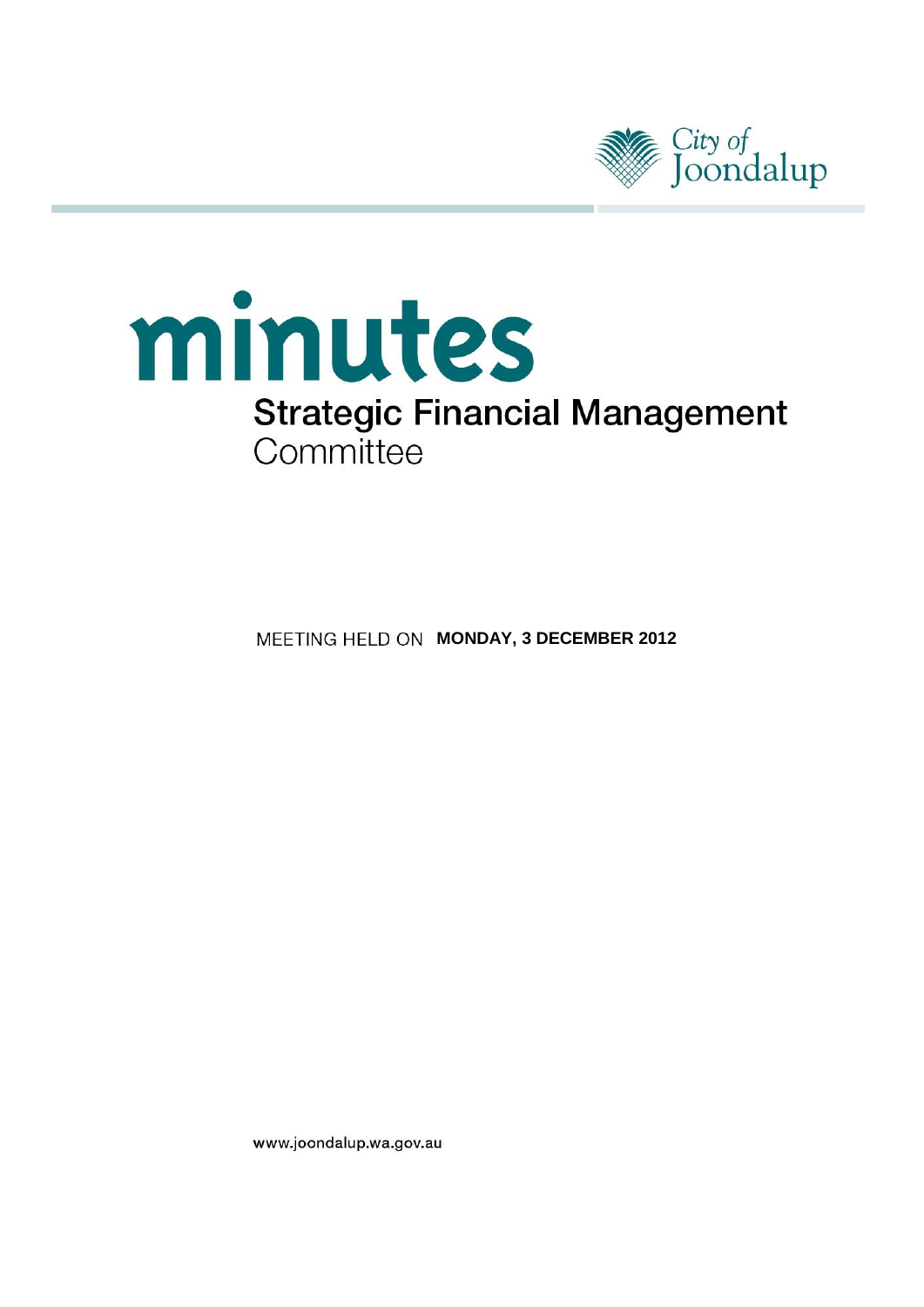# **TABLE OF CONTENTS**

| <b>Item</b>    | <b>Title</b>                                                                                       | Page           |
|----------------|----------------------------------------------------------------------------------------------------|----------------|
|                | Declaration of Opening                                                                             | 3              |
|                | Apologies/Leave of Absence                                                                         | 3              |
|                | <b>Confirmation of Minutes</b>                                                                     | 4              |
|                | Announcements by the Presiding Member without discussion                                           | 4              |
|                | Declarations of Interest                                                                           | 4              |
|                | Identification of matters for which the meeting may sit behind<br>closed doors                     | 4              |
|                | Petitions and deputations                                                                          | 4              |
|                | Reports                                                                                            | 5              |
| $\mathbf 1$    | Confidential - Disposal of Six City Freehold Lots - Sales<br>Strategy                              | 5              |
| $\overline{2}$ | Multi Storey Car Park Business Case                                                                | $\overline{7}$ |
| 3              | Confidential - Detailed Report on the Proposed Disposal of<br>Lot 977 (15) Burlos Court, Joondalup | 23             |
|                | Motions of which previous notice has been given                                                    | 25             |
|                | Requests for Reports for future consideration                                                      | 25             |
|                | Closure                                                                                            | 25             |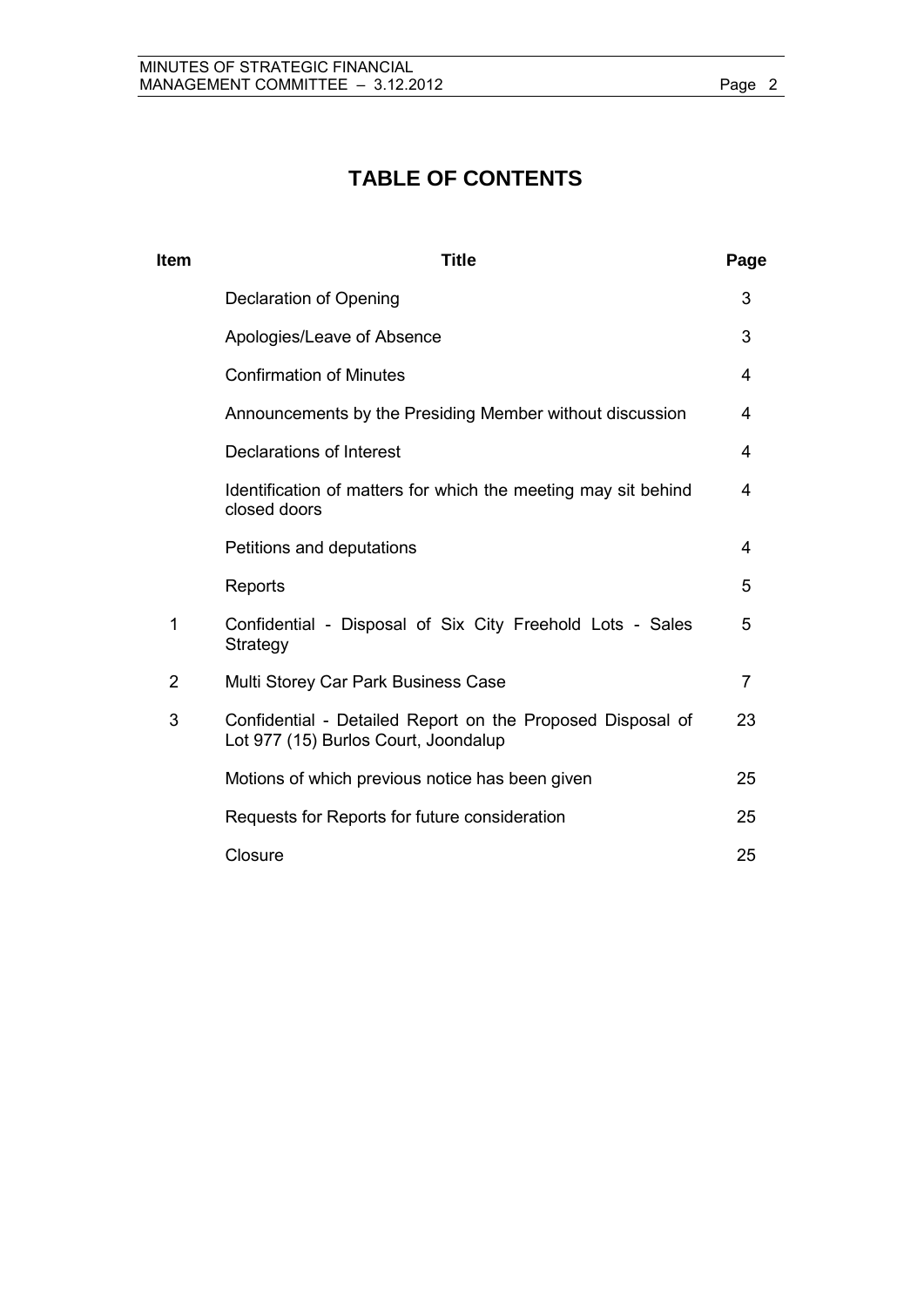## **CITY OF JOONDALUP**

## **MINUTES OF THE STRATEGIC FINANCIAL MANAGEMENT COMMITTEE MEETING HELD IN CONFERENCE ROOM 2, JOONDALUP CIVIC CENTRE, BOAS AVENUE, JOONDALUP ON MONDAY, 3 DECEMBER 2012.**

## **ATTENDANCE**

#### **Committee Members:**

| Cr Mike Norman       | <b>Deputy Presiding Member</b> |
|----------------------|--------------------------------|
| Mayor Troy Pickard   |                                |
| Cr Brian Corr        | Deputising for Cr John Chester |
| Cr Russ Fishwick, JP |                                |
| Cr Tom McLean, JP    |                                |
| Cr Sam Thomas        |                                |

## **Officers:**

| Mr Garry Hunt        | <b>Chief Executive Officer</b>        |
|----------------------|---------------------------------------|
| Mr Mike Tidy         | <b>Director Corporate Services</b>    |
| Mr Blignault Olivier | <b>Manager City Projects</b>          |
| Mr Brad Sillence     | <b>Manager Governance</b>             |
| Mr Alan Ellingham    | <b>Senior Financial Analyst</b>       |
| Mrs Gwen Boswell     | <b>Acting Senior Property Officer</b> |
| Mrs Deborah Gouges   | Governance Officer                    |

until 5.56pm

## <span id="page-2-0"></span>**DECLARATION OF OPENING**

The Deputy Presiding Member declared the meeting open at 5.08pm.

## <span id="page-2-1"></span>**APOLOGIES/LEAVE OF ABSENCE**

#### **Apologies**

Cr Geoff Amphlett, JP. Cr John Chester.

## **Leave of Absence previously approved**

Cr Teresa Ritchie 27 November to 4 December 2012 inclusive.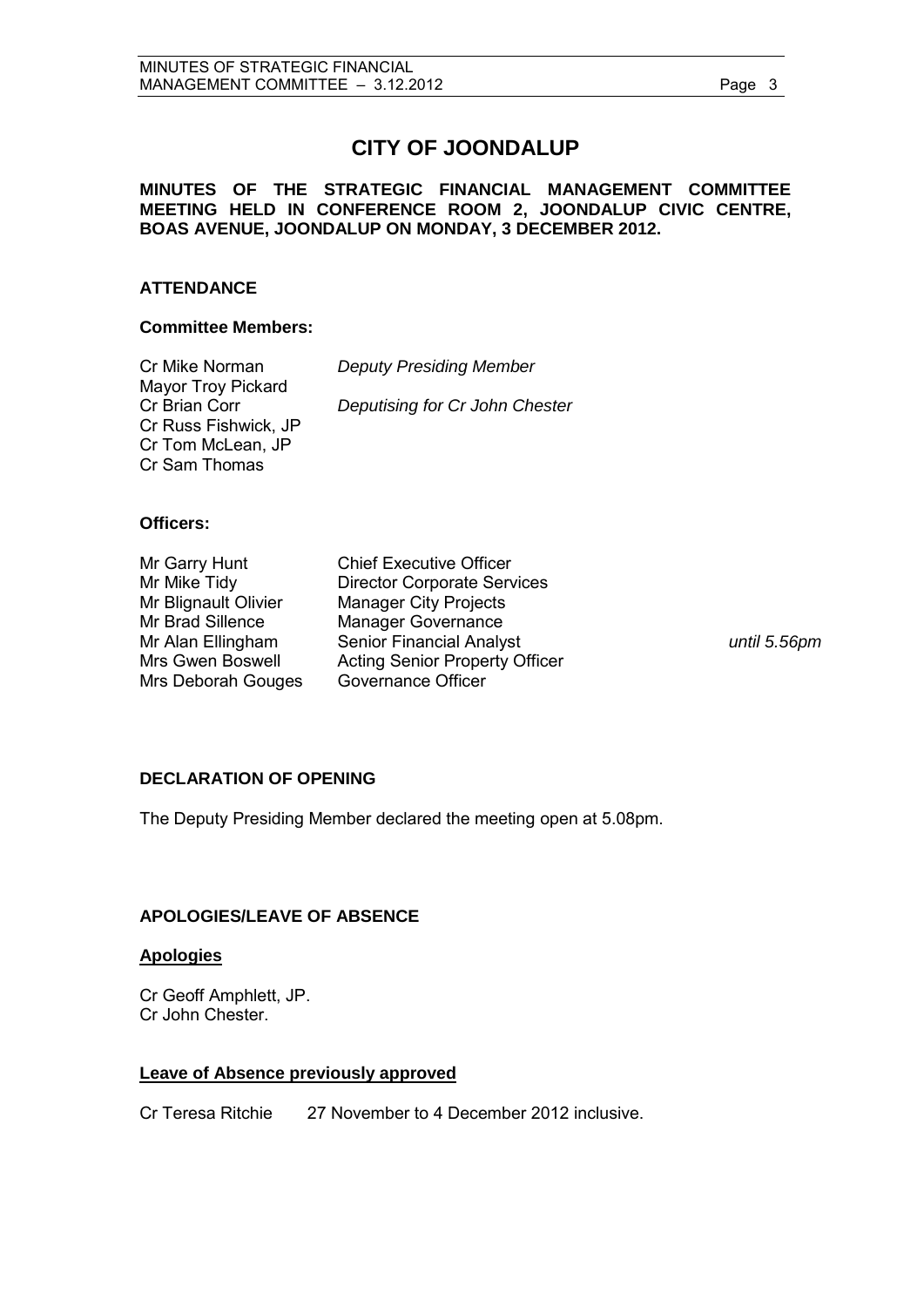## <span id="page-3-0"></span>**CONFIRMATION OF MINUTES**

MINUTES OF THE STRATEGIC FINANCIAL MANAGEMENT COMMITTEE MEETING HELD ON 24 OCTOBER 2012

**MOVED Cr McLean, SECONDED Mayor Pickard that the minutes of the meeting of the Strategic Financial Management Committee held on 24 October 2012 be confirmed as a true and correct record.** 

## The Motion was Put and **CARRIED** (6/0)

**In favour of the Motion:** Cr Norman, Mayor Pickard, Crs Corr, Fishwick, McLean and Thomas.

## <span id="page-3-1"></span>**ANNOUNCEMENTS BY THE PRESIDING MEMBER WITHOUT DISCUSSION**

Nil.

## <span id="page-3-2"></span>**DECLARATIONS OF INTEREST**

Nil.

## <span id="page-3-3"></span>**IDENTIFICATION OF MATTERS FOR WHICH THE MEETING MAY SIT BEHIND CLOSED DOORS**

In accordance with Clause 76 of the City's *Standing Orders Local Law 2005*, this meeting was not open to the public.

## <span id="page-3-4"></span>**PETITIONS AND DEPUTATIONS**

Nil.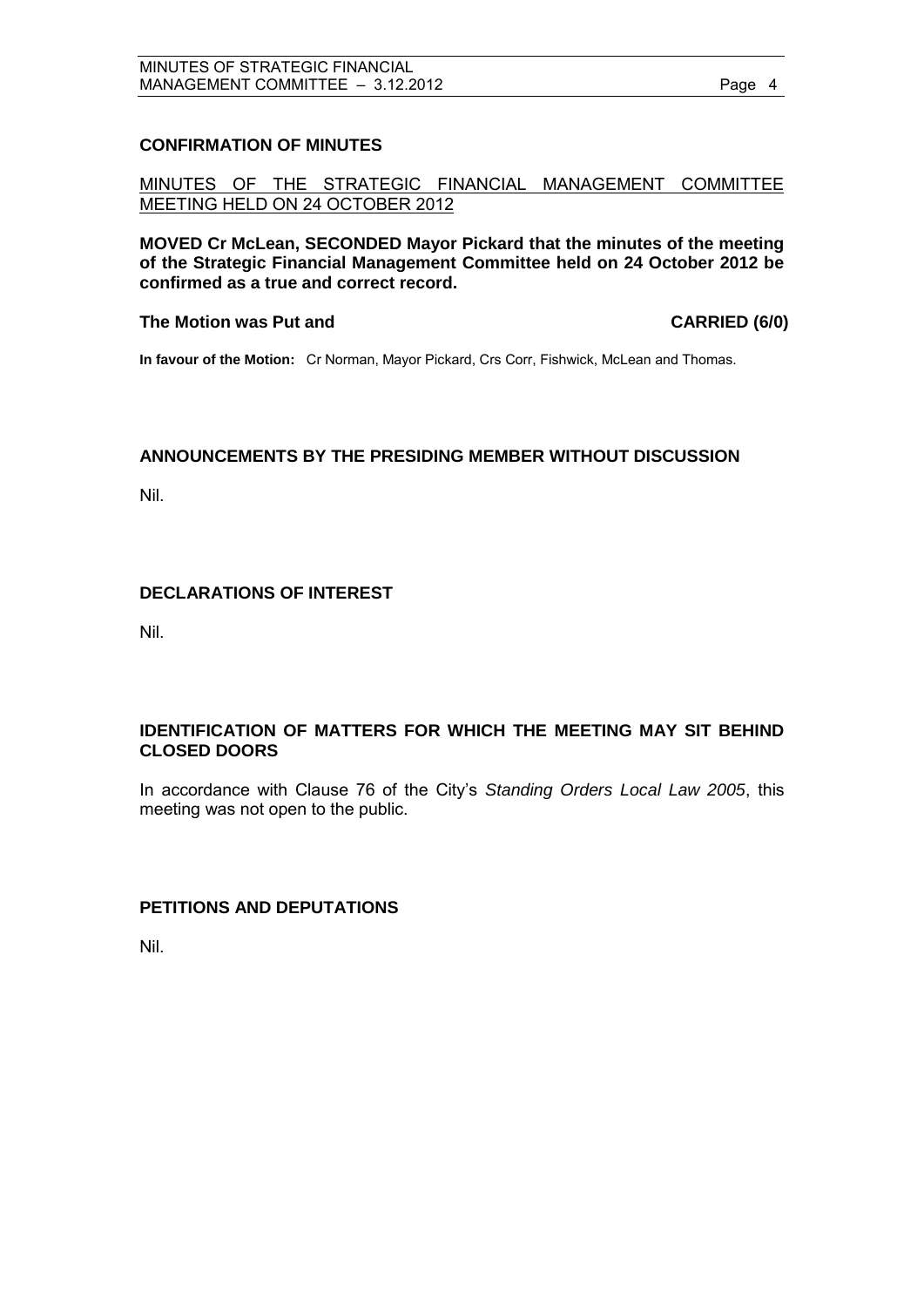## <span id="page-4-0"></span>**REPORTS**

<span id="page-4-1"></span>

| <b>ITEM1</b>                           |                                                                                                              | CONFIDENTIAL - DISPOSAL OF SIX CITY<br><b>FREEHOLD LOTS - SALES STRATEGY</b>                                                                                                                                                                                                                                                                                                                                                                                                               |
|----------------------------------------|--------------------------------------------------------------------------------------------------------------|--------------------------------------------------------------------------------------------------------------------------------------------------------------------------------------------------------------------------------------------------------------------------------------------------------------------------------------------------------------------------------------------------------------------------------------------------------------------------------------------|
| <b>WARD:</b>                           | All                                                                                                          |                                                                                                                                                                                                                                                                                                                                                                                                                                                                                            |
| <b>RESPONSIBLE</b><br><b>DIRECTOR:</b> | <b>Garry Hunt</b>                                                                                            | Office of the Chief Executive Officer                                                                                                                                                                                                                                                                                                                                                                                                                                                      |
| <b>FILE NUMBER:</b>                    | 62637, 101515                                                                                                |                                                                                                                                                                                                                                                                                                                                                                                                                                                                                            |
| <b>ATTACHMENTS:</b>                    | Attachment 1<br>Attachment 2<br>Attachment 3<br>Attachment 4<br>Attachment 5<br>Attachment 6<br>Attachment 7 | Lot 200 (18) Quilter Drive, Duncraig and<br>Lot 766 (167) Dampier Avenue, Kallaroo<br>202 (20) Kanangra Crescent,<br>Lot<br>Greenwood and Lot 147 (25) Millport Drive,<br>Warwick<br>Lot 613 (11) Pacific Way, Beldon and<br>Lot 671 (178) Camberwarra Drive, Craigie<br>Summary - Property West Real Estate<br>Summary - Ray White Commercial (Perth)<br>Summary - Raine & Horne/Seniors Own<br><b>Real Estate</b><br>Agents'<br>Summary – Real Estate<br><b>Recommended Sales Method</b> |
|                                        | (Please Note:                                                                                                | These attachments are confidential and will<br>appear in the official Minute Book only)                                                                                                                                                                                                                                                                                                                                                                                                    |

This report is confidential in accordance with Section 5.23(2)(h) of the *Local Government Act 1995* and regulation 4A of the *Local Government (Administration) Regulations 1996,* which also permits the meeting to be closed to the public for business relating to the following:

*the determination by the local government of a price for the sale or purchase of property by the local government and the discussion of such a matter.* 

A full report was provided to Elected Members and Committee Members under separate cover. The report is not for publication.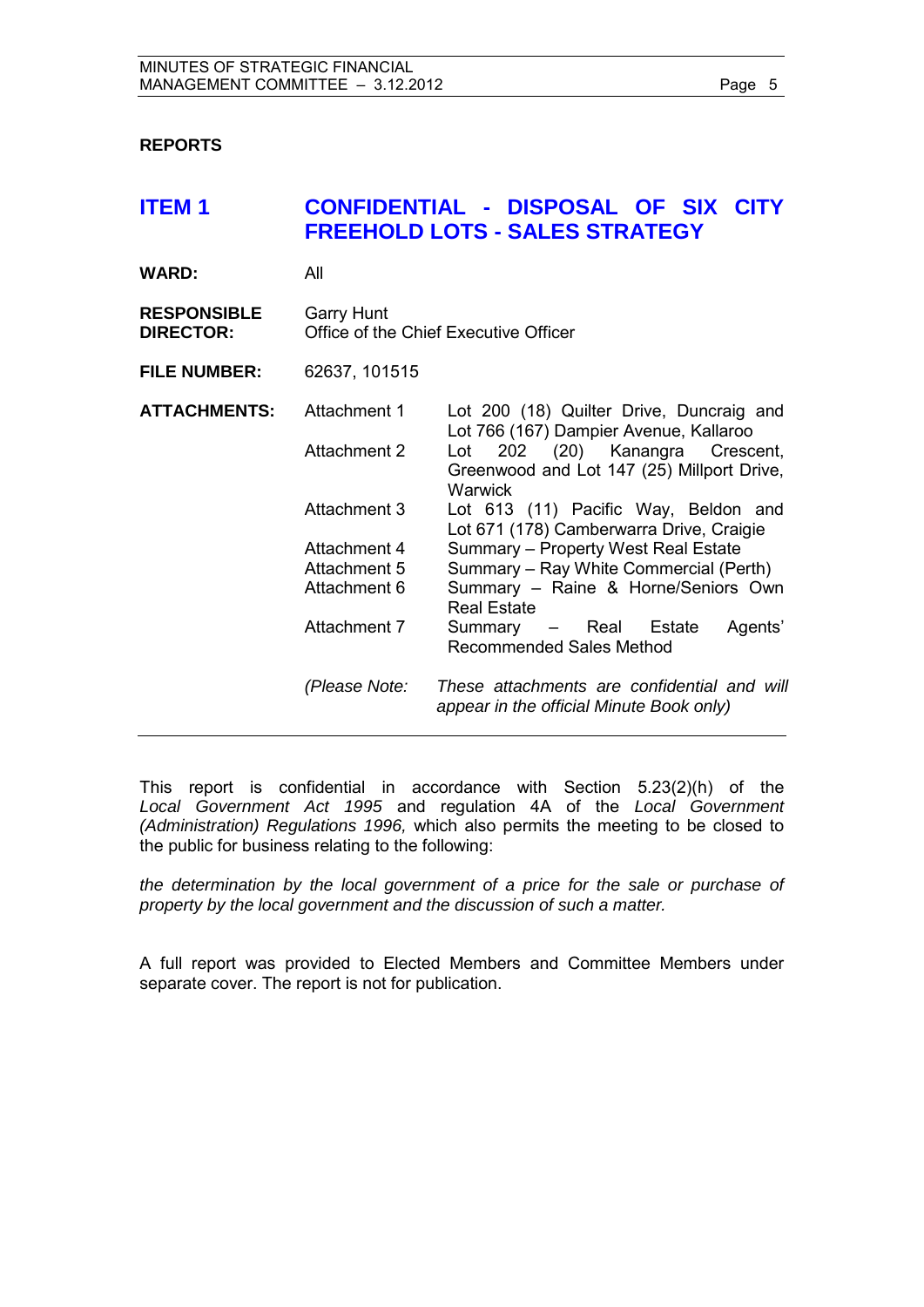Cr Fishwick requested that Part 2.4 of Recommendation 2 be put separately:

**MOVED Mayor Pickard, SECONDED Cr McLean that Council:** 

- **1 NOTES the contents of this Report;**
- **2 AUTHORISES the Chief Executive Officer to progress the sale by auction of the following five freehold properties with Ray White Commercial (Perth) based on the submission received on 23 October 2012:** 
	- **2.1 Lot 200 (18) Quilter Drive, Duncraig;**
	- **2.2 Lot 766 (167) Dampier Avenue, Kallaroo;**
	- **2.3 Lot 202 (20) Kanangra Crescent, Greenwood;**
	- **2.5 Lot 613 (11) Pacific Way, Beldon;**
	- **2.6 Lot 671 (178) Camberwarra Drive, Craigie;**
- **3 NOTES that the auction date will take place in February 2013;**
- **4 NOTES that the reserve price for each property will be determined once updated market valuations have been undertaken.**

#### **The Motion was Put and CARRIED (5/1)**

**In favour of the Motion:** Cr Norman, Mayor Pickard, Crs Fishwick, McLean and Thomas. **Against the Motion:** Cr Corr.

#### **MOVED Mayor Pickard, SECONDED Cr McLean that Council:**

- **2 AUTHORISES the Chief Executive Officer to progress the sale by auction of the following freehold property with Ray White Commercial (Perth) based on the submission received on 23 October 2012:** 
	- **2.4 Lot 147 (25) Millport Drive, Warwick;**

#### **The Motion was Put and CARRIED (4/2) CARRIED (4/2)**

**In favour of the Motion:** Cr Norman, Mayor Pickard, Crs McLean and Thomas. **Against the Motion:** Crs Corr and Fishwick.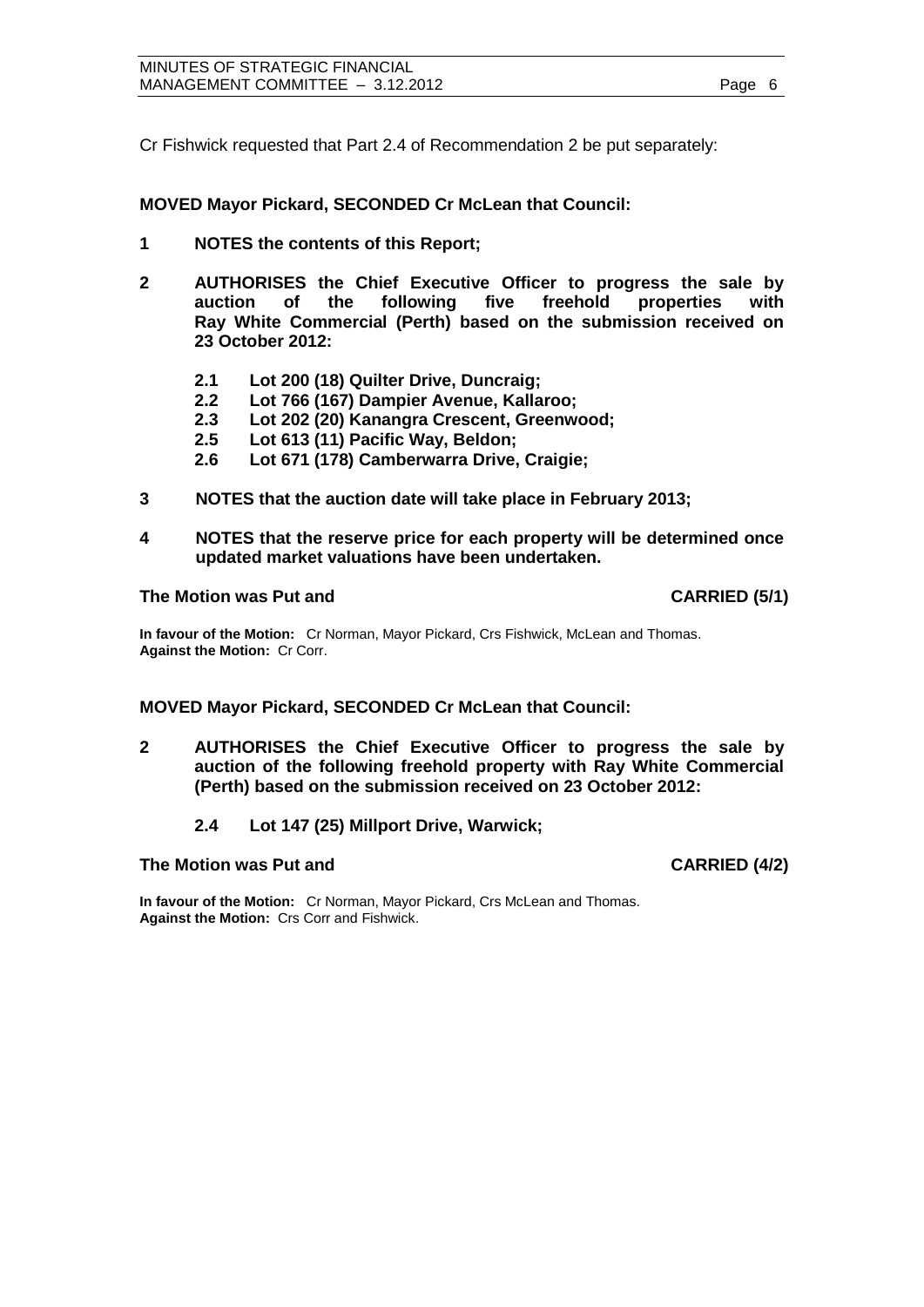## <span id="page-6-0"></span>**ITEM 2 MULTI STOREY CAR PARK BUSINESS CASE**

| <b>North</b>                              |                                         |
|-------------------------------------------|-----------------------------------------|
| Mr Mike Tidy<br><b>Corporate Services</b> |                                         |
| 102400                                    |                                         |
| Attachment 1                              | Business Case for Multi Storey Car Park |
|                                           |                                         |

#### **PURPOSE**

For Council to consider the Business Case for a Multi Storey Car Park (MSCP).

## **EXECUTIVE SUMMARY**

The MSCP project has been considered on several occasions at the Strategic Financial Management Committee (SFMC). The attached Business Case for Multi Storey Car Park (Attachment 1 refers) has been revised to incorporate the results of a parking study undertaken as requested at the SFMC meeting on 24 October 2012. In addition the previous two options examined for the McLarty Avenue site have been reduced to one being only the option that includes a commercial component.

The Business Case indicates that a MSCP is viable particularly when considered as part of the overall City Centre parking options.

*It is recommended that Council:* 

- *1 APPROVES the Business Case for a Multi Storey Car Park as at Attachment 1 to this Report;*
- *2 AGREES to proceed to develop a Multi Storey Car Park on the Boas Avenue site;*
- *3 REQUESTS that the Chief Executive Officer develops a project plan, detailed design and specification and a sourcing strategy for the construction of the Multi Storey Car Park on Boas Avenue.*

## **BACKGROUND**

At its meeting held on 24 October 2012 the SFMC considered the Business Case for a Multi Storey Car Park. Three options were considered, McLarty Avenue Car Park with a commercial component, McLarty Avenue Car Park without a commercial component and Boas Avenue and Reid Promenade Car Park.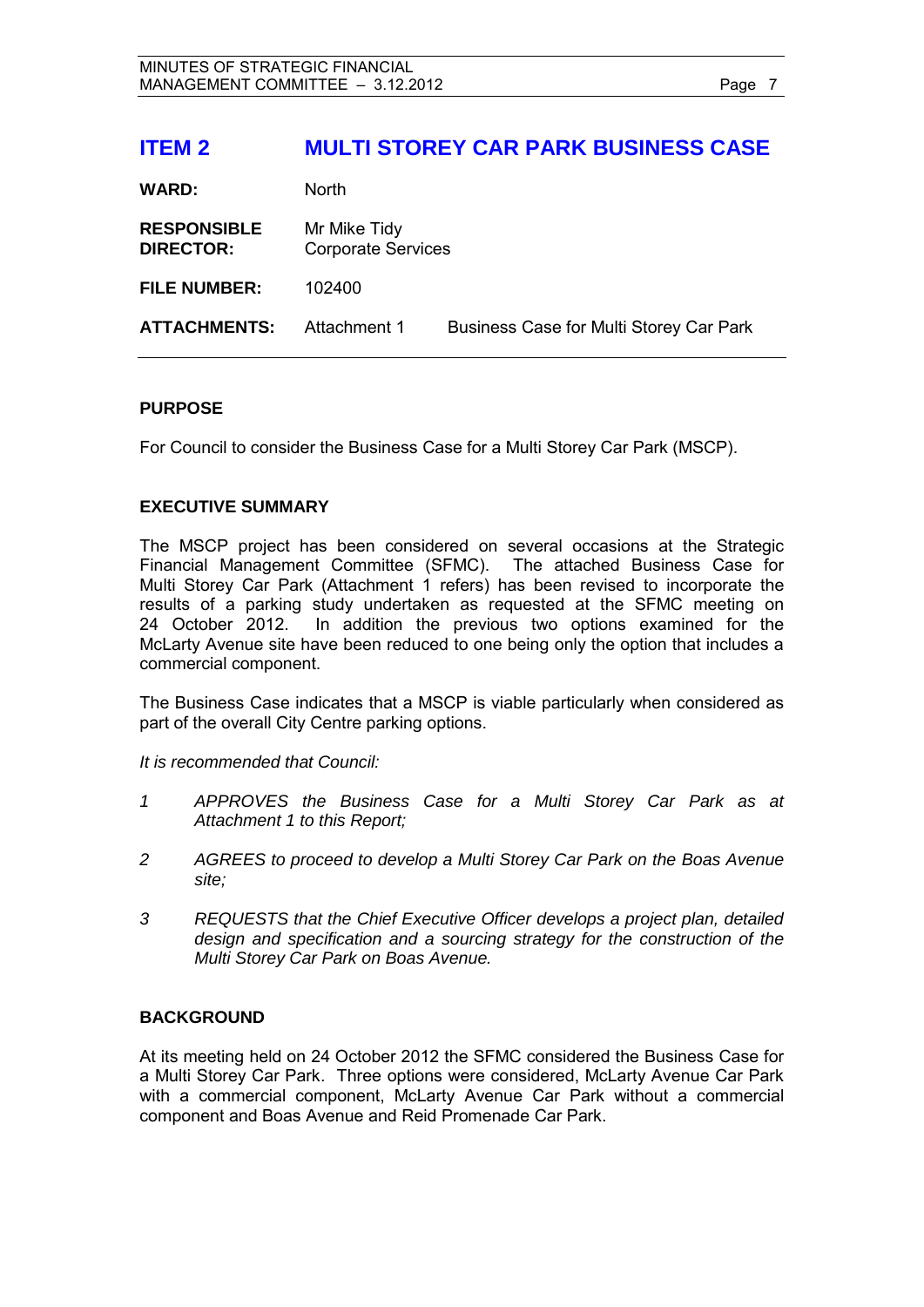The SFMC resolved in part:

*2 REQUESTS the Chief Executive Officer to UNDERTAKE a parking study incorporating McLarty Avenue and Boas Avenue car parks and the findings be reported to a Special Meeting of the Strategic Financial Management Committee.* 

## **DETAILS**

A parking survey incorporating the car park locations at McLarty Avenue and Boas Avenue was undertaken in late November 2012.

Two surveys were undertaken, one focussing on individual users of the car parks at McLarty Avenue and Boas Avenue and the other focussing on the businesses identified within the target area bounded by Boas Avenue, Lakeside Drive, Shenton Avenue and McLarty Avenue.

#### Individuals - Parking Survey

The parking survey was undertaken by conducting in person interviews with users at the point they purchased a ticket in the car parks. The surveys took place over six working days from Wednesday 14 to Wednesday 21 November 2012. 925 Surveys were collected, 266 at Boas Avenue and 659 at McLarty Avenue.

Table 1 summarises the key questions asked of the 925 respondents, together with a summary of the responses.

| No | <b>Question</b>                                  | <b>Response</b>                                                                      | <b>Comments</b>                                                                                                                                                                                                                                                                                                                                                                                                                                                                                                                                                                                                                                                            |
|----|--------------------------------------------------|--------------------------------------------------------------------------------------|----------------------------------------------------------------------------------------------------------------------------------------------------------------------------------------------------------------------------------------------------------------------------------------------------------------------------------------------------------------------------------------------------------------------------------------------------------------------------------------------------------------------------------------------------------------------------------------------------------------------------------------------------------------------------|
|    | <b>SUBURB</b><br>Which suburb<br>do you live in? | City of Joondalup $-381$ (41%)<br>City of Wanneroo $-343$ (37%)<br>Other $-201(22%)$ | There are more people from<br>$\circ$<br>outside the City using the<br>parking than from within the<br>City of Joondalup.<br>City of Joondalup is not<br>$\Omega$<br>forecast to experience high<br>levels of population growth in<br>the next 20 years, however<br>areas, in particularly<br>other<br>Wanneroo, are<br>City<br>οf<br>experiencing large growth.<br>Therefore the services that<br>$\Omega$<br>are provided within the City<br>Centre<br>will<br>experience<br>greater demand as a result.<br>This is consistent with the<br>$\circ$<br>response from businesses,<br>where the majority indicated<br>a level of growth forecast in<br>the next five years. |

## Table 1 – Individual Survey – Questions, Responses and Comments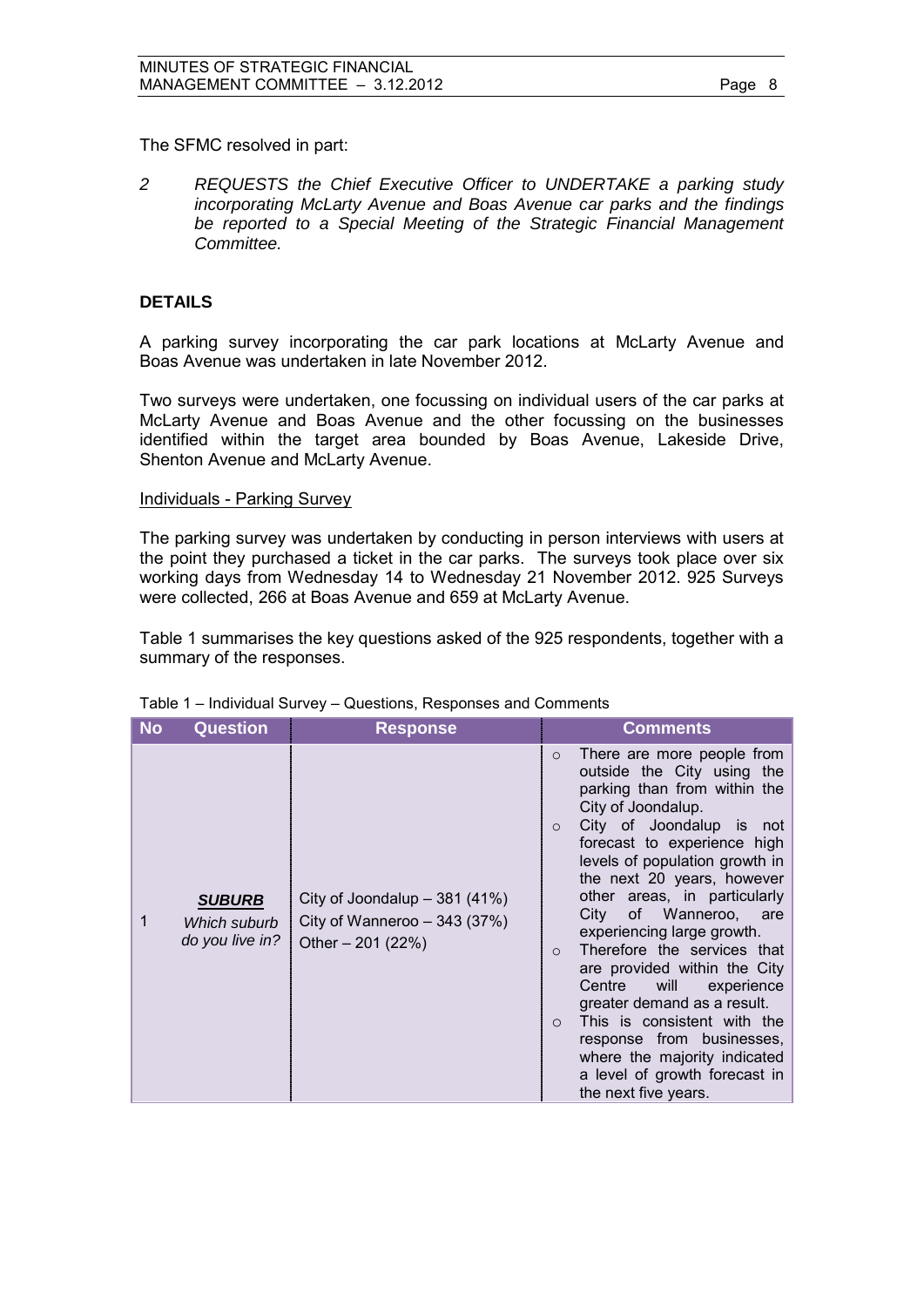## MINUTES OF STRATEGIC FINANCIAL MANAGEMENT COMMITTEE - 3.12.2012 Page 9

| <b>No</b>      | <b>Question</b>                                                                                                                                         | <b>Response</b>                                                                                                                                                                                                                                                            |                               | <b>Comments</b>                                                                                                                                                                                                                                                                          |
|----------------|---------------------------------------------------------------------------------------------------------------------------------------------------------|----------------------------------------------------------------------------------------------------------------------------------------------------------------------------------------------------------------------------------------------------------------------------|-------------------------------|------------------------------------------------------------------------------------------------------------------------------------------------------------------------------------------------------------------------------------------------------------------------------------------|
| $\overline{c}$ | <b>REASON</b><br>What is your<br>reason for<br>coming into<br>Joondalup City<br>Centre today?                                                           | Boas - 91% (243) are in the City<br>Centre due to work<br>McLarty had varied reasons for<br>using the car park<br>- 174 (26%) Medical / Dentist<br>- 135 (20%) Other<br>- 122 (19%) Banking / Financial<br>- 115 (18%) Restaurant/Café/Pub<br>- 113 (17%) Work             | $\circ$<br>$\circ$<br>$\circ$ | This data helps support views<br>already held about the use of<br>both Car Parks.<br>Boas Avenue is a commuter<br>car park, where most of the<br>tickets purchased are all-day<br>tickets.<br>McLarty is a short stay car<br>park and has a wider range<br>of reasons for it being used. |
| 3              | <b>DISTANCE</b><br>How far away<br>are you from<br>your<br>destination?                                                                                 | Boas - 80 (30%) of respondents<br>were 200 metres or less<br>McLarty - 544 (83%) respondents<br>were 200 metres or less                                                                                                                                                    | $\circ$                       | Commuters<br>willing<br>are<br>to<br>walk longer distances for all<br>day parking than short-stay<br>users, from the car park to<br>their destination.                                                                                                                                   |
| 4              | <b>CAR PARK</b><br><b>CHOICE</b><br>Why did you<br>choose to park<br>here today?                                                                        | <b>Boas Respondents</b><br>- 47 (18%) for Price<br>- 164 (62%) Proximity<br>- 88 (33%) Availability<br>(responses add up to more than<br>100% as there were multiple<br>answers from some respondents)<br>McLarty respondents<br>- 4 (0.6%) Price<br>- 478 (73%) Proximity | $\circ$                       | Proximity to destination<br>is<br>clearly the main driver.                                                                                                                                                                                                                               |
| 5              | <b>PRICE</b><br><b>SENSITIVITY</b><br>On a scale of<br>1 to 5, how<br>significant is<br>the cost of<br>parking in your<br>decision of<br>where to park? | Responses from both car parks<br>were broadly similar, the<br>combined responses (where 1 is<br>not significant and 5 is very<br>significant) are:-<br>1. 116 (13%) Not significant<br>2. 124 (14%)<br>3. 194 (21%)<br>4. 120 (13%)<br>5. 359 (39%) Very Significant       | $\circ$<br>$\circ$            | Price of car parking<br>is a<br>sensitive issue, with many<br>individuals<br>businesses<br>and<br>preferring<br>not to<br>pay for<br>parking.<br>A large number of people<br>(40%) state that pricing is<br>very significant to them.                                                    |
| 6              | <b>Number of</b><br><b>Visits per</b><br>week<br>How often do<br>you usually<br>come into<br>Joondalup City<br>Centre?                                  | Boas responded with:-<br>188 $(71%)$ – more than 4 times<br>58 $(22%) - 2$ to 4 times a week<br>McLarty respondents:-<br>140 $(21%)$ – more than 4 times<br>$253 (39%) - 2$ to 4 times a week<br>128 $(20%)$ – once a week<br>135 $(20%)$ – less frequently                | $\circ$                       | Results are consistent with<br>other responses                                                                                                                                                                                                                                           |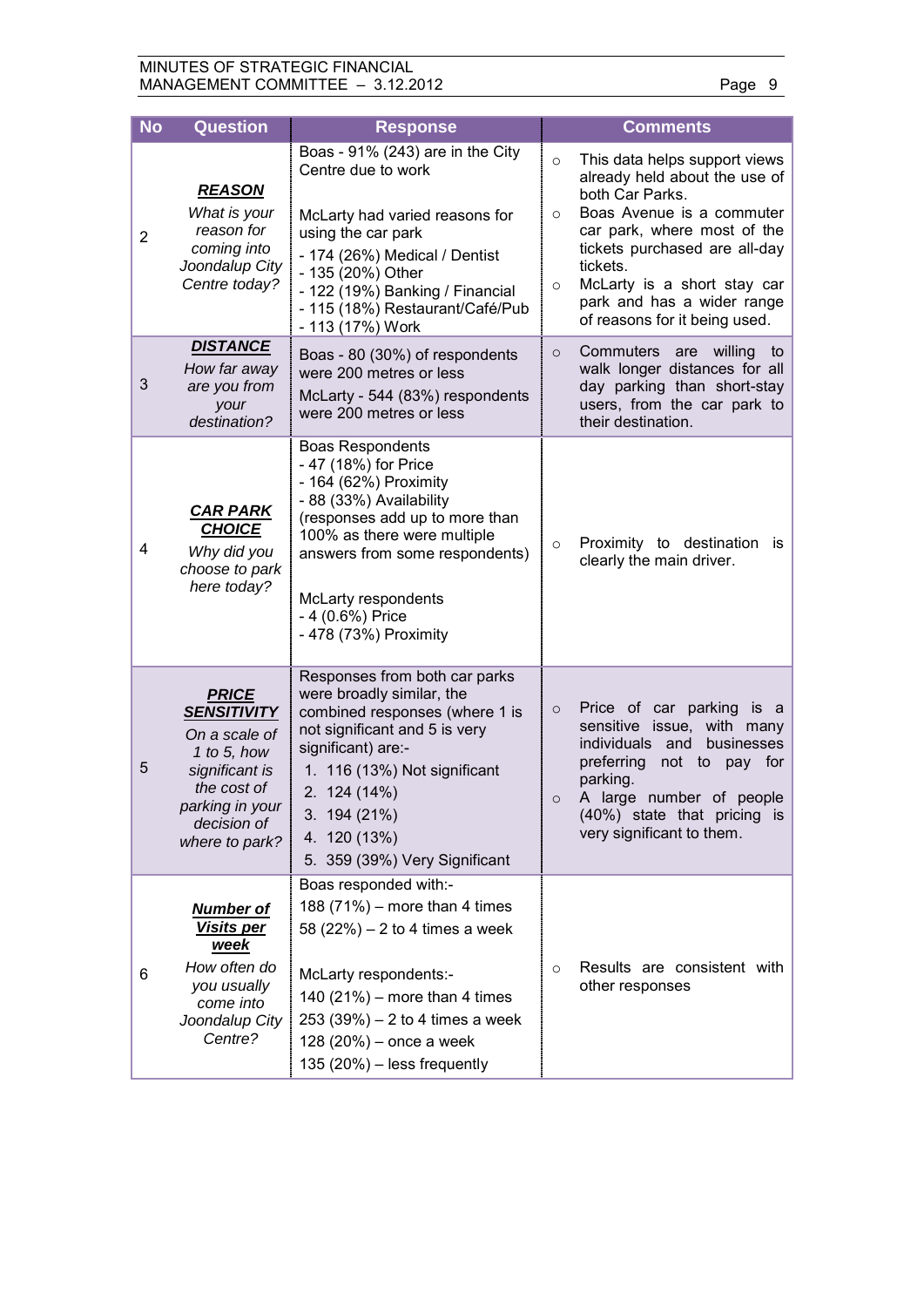#### MINUTES OF STRATEGIC FINANCIAL MANAGEMENT COMMITTEE – 3.12.2012 Page 10

| <b>No</b> | <b>Question</b>                                                                                                                                                             | <b>Response</b>                                            | <b>Comments</b>                                                                                                                                                                                                                                                                                                                                                                                                                                                                                                                                                                                                                                                                                                                                                                                                                                                                                                                                                              |
|-----------|-----------------------------------------------------------------------------------------------------------------------------------------------------------------------------|------------------------------------------------------------|------------------------------------------------------------------------------------------------------------------------------------------------------------------------------------------------------------------------------------------------------------------------------------------------------------------------------------------------------------------------------------------------------------------------------------------------------------------------------------------------------------------------------------------------------------------------------------------------------------------------------------------------------------------------------------------------------------------------------------------------------------------------------------------------------------------------------------------------------------------------------------------------------------------------------------------------------------------------------|
| 7         | <b>MULTI</b><br><b>STOREY CAR</b><br><b>PARK</b><br>If the City<br>were to<br>construct a<br>multi-storey<br>car park at this<br>location, would<br>you still park<br>here? | Boas - 253 (96%) said YES<br>McLarty $-547$ (84%) said YES | Both car parks provided a<br>$\circ$<br>very strong response to this<br>question,<br>combined<br>a<br>response of 88%.<br>Boas response is stronger<br>$\circ$<br>McLarty which<br>than<br>is is<br>probably due to the nature of<br>the car park i.e. commuters<br>will be keen for a space, even<br>if it means a MSCP, whereas<br>short-term users want<br>as<br>much<br>convenience<br>as<br>possible, and having to go<br>into a MSCP (and use lifts,<br>may be seen<br>etc.)<br>as<br>inconvenient.<br>The the the set of the set of the set of the set of the set of the set of the set of the set of the set of the set of the set of the set of the set of the set of the set of the set of the set of the set of the set of the s<br><b>Boas</b><br>response<br>is<br>$\circ$<br>important in consideration of<br>the income projections as the<br>response tells us that there is<br>more confidence / certainty in<br>the use of Boas as a MSCP<br>than McLarty. |

A significant observation during the parking survey was that Boas Avenue car park is usually full by approximately 8.30am each day. There are some limited movements thereafter with some cars leaving and other cars filling the space. On two days of the parking survey, a count was undertaken of the number of vehicles that entered Boas Avenue car park looking for a space but were unable to find one. The count revealed that on:

- Friday 16 November 72 vehicles entered between 9.00am and 2.00pm and did not find a space;
- Wednesday 23 November 83 vehicles entered between 8.30am and 12.00pm and were unable to obtain a space.

This suggests that if Boas Avenue currently had 200 bays it would be filled. The comments received in the survey also suggest many people are aware that Boas Avenue is usually full early and may not bother to look after a certain time. Potentially there is latent demand not being catered for.

## Businesses - Parking Survey

The parking survey was undertaken by hand delivering hard copy surveys to local businesses. They were then personally collected from each business.

The parking survey took place over 10 working days, from Wednesday 14 to Tuesday 27 November 2012. 217 businesses were located in the target area. The City was unable to contact 17 of them, mostly due to irregular opening hours (e.g. Nightclubs). Businesses in the target area ranged from restaurants and cafés to small retail premises, real estate agents, financial institutions, training centres, lawyers, health professionals and other general service providers.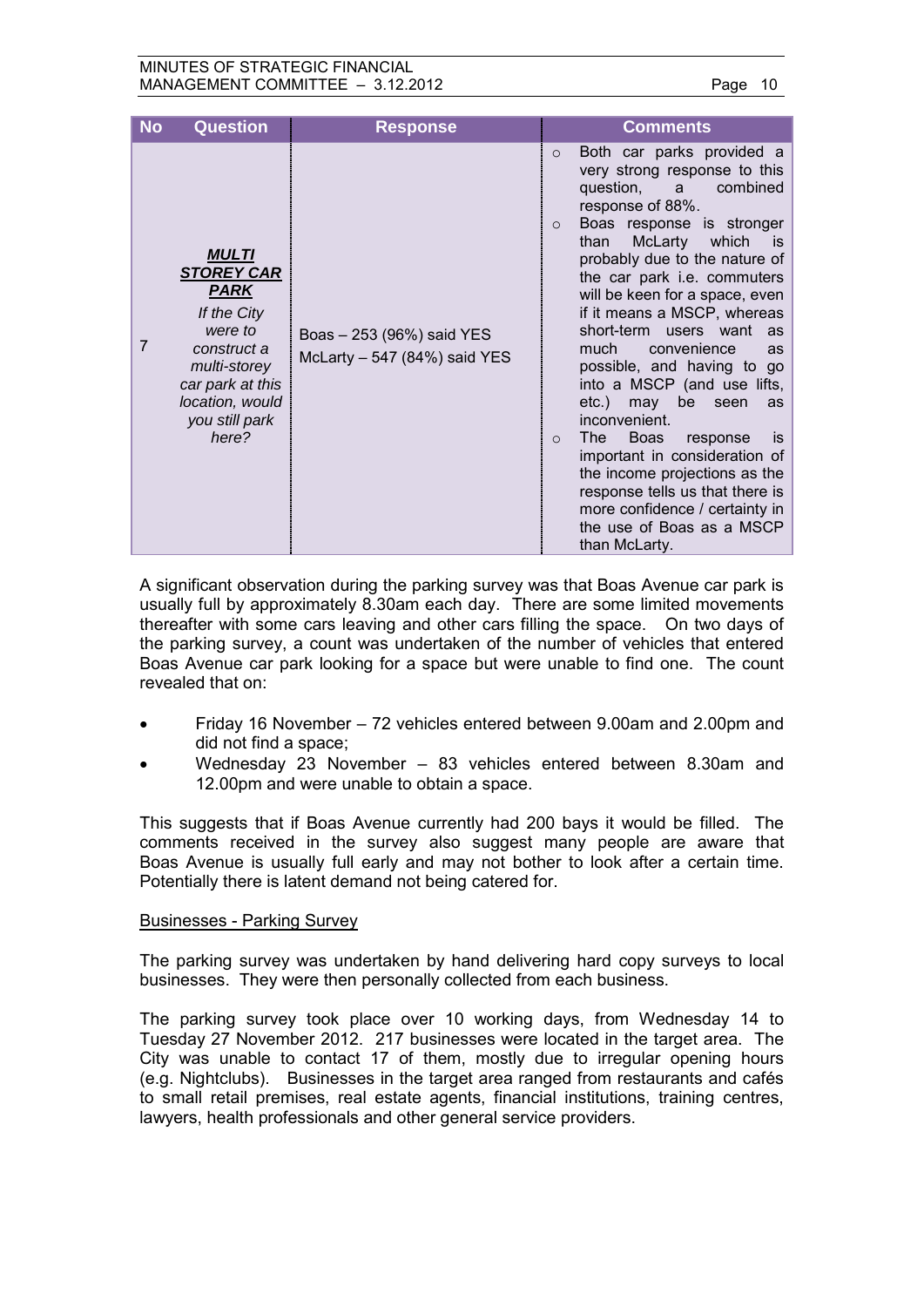| MINUTES OF STRATEGIC FINANCIAL   |
|----------------------------------|
| MANAGEMENT COMMITTEE - 3.12.2012 |

A high response rate of 76% was achieved, this is deemed statistically sufficient to consider the response as an accurate representation of the views. Of the eight businesses in the area who employ 30 staff or more, submissions were received from all eight of them. 141 businesses responded in total. Three businesses submitted multiple survey forms, 15 between them. This was not detected until the analysis had been completed. Only one each from these three businesses should have been included meaning that 12 additional surveys for a total of 153 have been included in the analysis.

The business parking survey asked questions in three sections covering employees, customers and MSCP.

Table 2 summarises the key questions asked of the businesses together with a summary of the responses and some comments.

| <b>No</b>   | <b>Question</b>                                                                                                                                   | <b>Response</b>                                                                                                                                                           |                    | <b>Commentary</b>                                                                                                                                                                                                                                                 |
|-------------|---------------------------------------------------------------------------------------------------------------------------------------------------|---------------------------------------------------------------------------------------------------------------------------------------------------------------------------|--------------------|-------------------------------------------------------------------------------------------------------------------------------------------------------------------------------------------------------------------------------------------------------------------|
|             |                                                                                                                                                   | <b>Employees</b>                                                                                                                                                          |                    |                                                                                                                                                                                                                                                                   |
| 1           | <b>Employee</b><br><b>Driving Habits</b><br><b>What proportion</b><br>of your staff<br>would you<br>estimate drive a<br>motor vehicle to<br>work? | 86% (129) stated that<br>between 81-100% of<br>their employees drive a<br>motor vehicle to work<br>14% (21) stated that<br>less than 81% drove a<br>motor vehicle to work | $\circ$<br>$\circ$ | Result is as expected as the<br>culture for people to travel<br>to work is mostly by vehicle.<br>However the quantity of the<br>response is very high, and<br>provides good context for<br>the strength of some of the<br>other responses and need<br>for a MSCP. |
| $\mathbf 2$ | <b>Employee</b><br><b>Parking Bays</b><br>Does your<br>company provide<br>parking bays for<br>staff, and if so<br>how many?                       | 76% said they do<br>provide bays<br>Approx 300 bays are<br>provided                                                                                                       |                    |                                                                                                                                                                                                                                                                   |
| 3           | <b>Employees</b><br><b>Sufficient</b><br><b>Parking</b><br>Do you believe<br>there is sufficient<br>car parking<br>available?                     | 68% said no<br>14% said yes<br>18% were not<br>applicable                                                                                                                 | $\circ$<br>$\circ$ | 2/3<br>of<br>the<br>Just<br>over<br>indicate<br>responses<br>that<br>insufficient<br>there<br>is<br>car<br>parking available for their<br>employees.<br>This issue comes out quite<br>strongly in the comments,<br>see table below.                               |
|             |                                                                                                                                                   | <b>Customer</b>                                                                                                                                                           |                    |                                                                                                                                                                                                                                                                   |
| 4           | <b>Customer length</b><br>of stay<br>How long do you<br>think is the<br>average length of<br>stay for<br>customers to your<br>business            | 11 - Less than 15<br>minutes<br>34 - 15 to 30 minutes<br>44 - 30 to 60 minutes<br>$33 - 1$ to 2 hours<br>$16 - 2$ to 4 hours<br>$4 - all day$<br>$9$ – other              | $\circ$            | Taking account of the varied<br>mix of businesses in the<br>Target Area (e.g. cafes and<br>professionals),<br>not<br>surprising to see a wide<br>ranging response.                                                                                                |

Table 2 – Business Survey – Key Questions, Responses & Commentary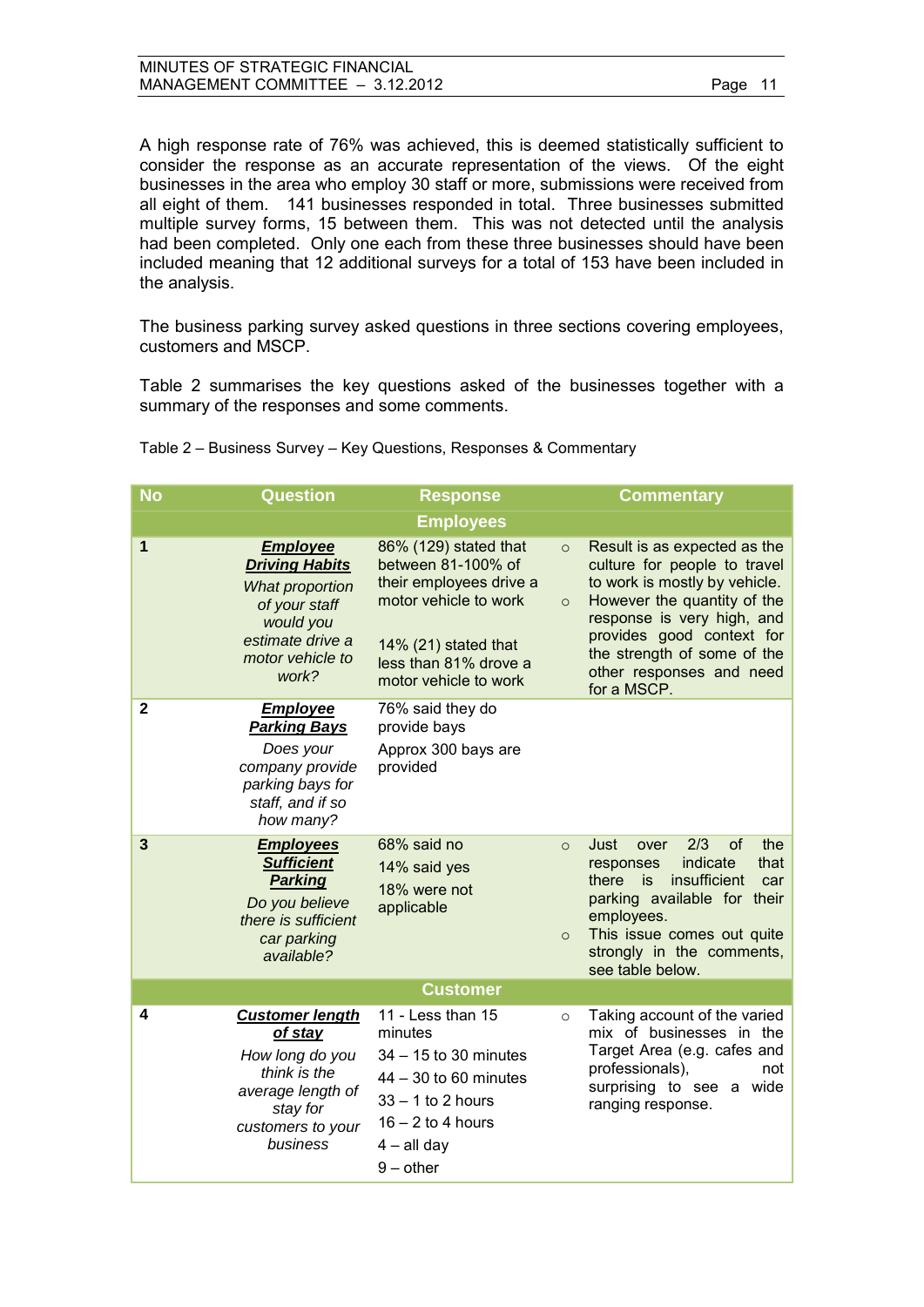## MINUTES OF STRATEGIC FINANCIAL MANAGEMENT COMMITTEE - 3.12.2012 Page 12

| <b>No</b>      | <b>Question</b>                                                                                                                                                                         | <b>Response</b>                                                                                                                                                                                                                                               |                                    | <b>Commentary</b>                                                                                                                                                                                                                                                                                                                                                                                                                                                                                                                                                     |
|----------------|-----------------------------------------------------------------------------------------------------------------------------------------------------------------------------------------|---------------------------------------------------------------------------------------------------------------------------------------------------------------------------------------------------------------------------------------------------------------|------------------------------------|-----------------------------------------------------------------------------------------------------------------------------------------------------------------------------------------------------------------------------------------------------------------------------------------------------------------------------------------------------------------------------------------------------------------------------------------------------------------------------------------------------------------------------------------------------------------------|
| 5              | <b>Customer</b><br><b>Parking Bays</b><br>Does your<br>company provide<br>parking bays for<br>your customers?                                                                           | 87% said they do NOT<br>provide bays<br>Approx 75 bays are<br>provided                                                                                                                                                                                        | $\circ$                            | Very few bays provided for<br>customers.                                                                                                                                                                                                                                                                                                                                                                                                                                                                                                                              |
| 6              | <b>Customer</b><br><b>Sufficient</b><br><b>Parking</b><br>Do you believe<br>there is sufficient<br>car parking<br>available?                                                            | 71% said no<br>22% said yes<br>7% were not applicable                                                                                                                                                                                                         | $\circ$<br>$\circ$                 | very high<br>number<br>of<br>A<br>believe<br>that<br>businesses<br>insufficient<br>is<br>there<br>car<br>parking for customers.<br>A<br>wide<br>number<br>of<br>comments provided in this<br>area also, see below.                                                                                                                                                                                                                                                                                                                                                    |
| $\overline{7}$ | <b>Customer</b><br><b>Growth</b><br>Do you expect the<br>number of<br>customers to your<br>business to<br>increase over the<br>next 5 to 10<br>years?                                   | $36 - No - Stay$ the<br>same, or decrease<br>56 - YES, Increase by<br>up to 20%<br>35 - YES, increase by<br>up to $50\%$<br>16 - YES, increase by<br>up to 100%<br>$6 - YES$ , other                                                                          | $\circ$<br>$\circ$                 | A very positive response<br>from businesses.<br>Using<br>the<br>question<br>regarding<br>how<br>many<br>customers<br>each<br>business<br>has, the results<br>can<br>be<br>further<br>extrapolated<br>to<br>estimate that the number of<br>customers could increase<br>from approx 6,600 to approx<br>7,800.                                                                                                                                                                                                                                                           |
|                |                                                                                                                                                                                         | <b>Multi Storey Car Park</b>                                                                                                                                                                                                                                  |                                    |                                                                                                                                                                                                                                                                                                                                                                                                                                                                                                                                                                       |
| 8              | <b>Location of</b><br><b>MSCP</b><br>In your opinion, if<br>a multi-storey car<br>park was<br>constructed in<br>either location,<br>would this be<br>used by your staff<br>& customers? | 32 (21%) respondents<br>said that NO it would<br>not be used or were<br>unsure. Of the<br>remaining 79% that<br>said YES it would be<br>used, the location was<br>split as follows:-<br>46 (30%) McLarty<br>Avenue<br>60 (39%) Boas Avenue<br>15 (10%) Either | $\circ$<br>$\circ$<br>$\circ$<br>O | Very strong response to this<br>question, indicating a high<br>likelihood that a MSCP is<br>used.<br>This is consistent with the<br>earlier responses regarding<br>employees and customers.<br>higher<br>number<br>οf<br>A<br>businesses<br>stated<br>а<br>preference for Boas Avenue<br>than McLarty.<br>Perhaps<br>important<br>more<br>though is<br>analysing<br>the<br>number of employees and<br>customers that make up the<br>businesses, see the next<br>section "Further Analysis" -<br>this brings the issue out<br>strongly<br>much<br>more<br>for<br>Boas. |
| 9              | <b>Season Ticket</b><br>(annual) Bays<br><b>Would you</b><br>consider applying<br>for an annual use<br>of one or more<br>designated bays?                                               | 70 (57%) said No<br>53 (43%) said Yes<br>In then asking for the<br>number of bays they<br>would be interested in,<br>a total response of                                                                                                                      | $\circ$                            | <b>This</b><br>question<br>is<br>asked<br>without any context of price,<br>so there would likely be a<br>number of businesses who<br>would<br>change<br>their<br>further<br>if.<br>response<br>consideration was given on<br>price i.e. the business would                                                                                                                                                                                                                                                                                                            |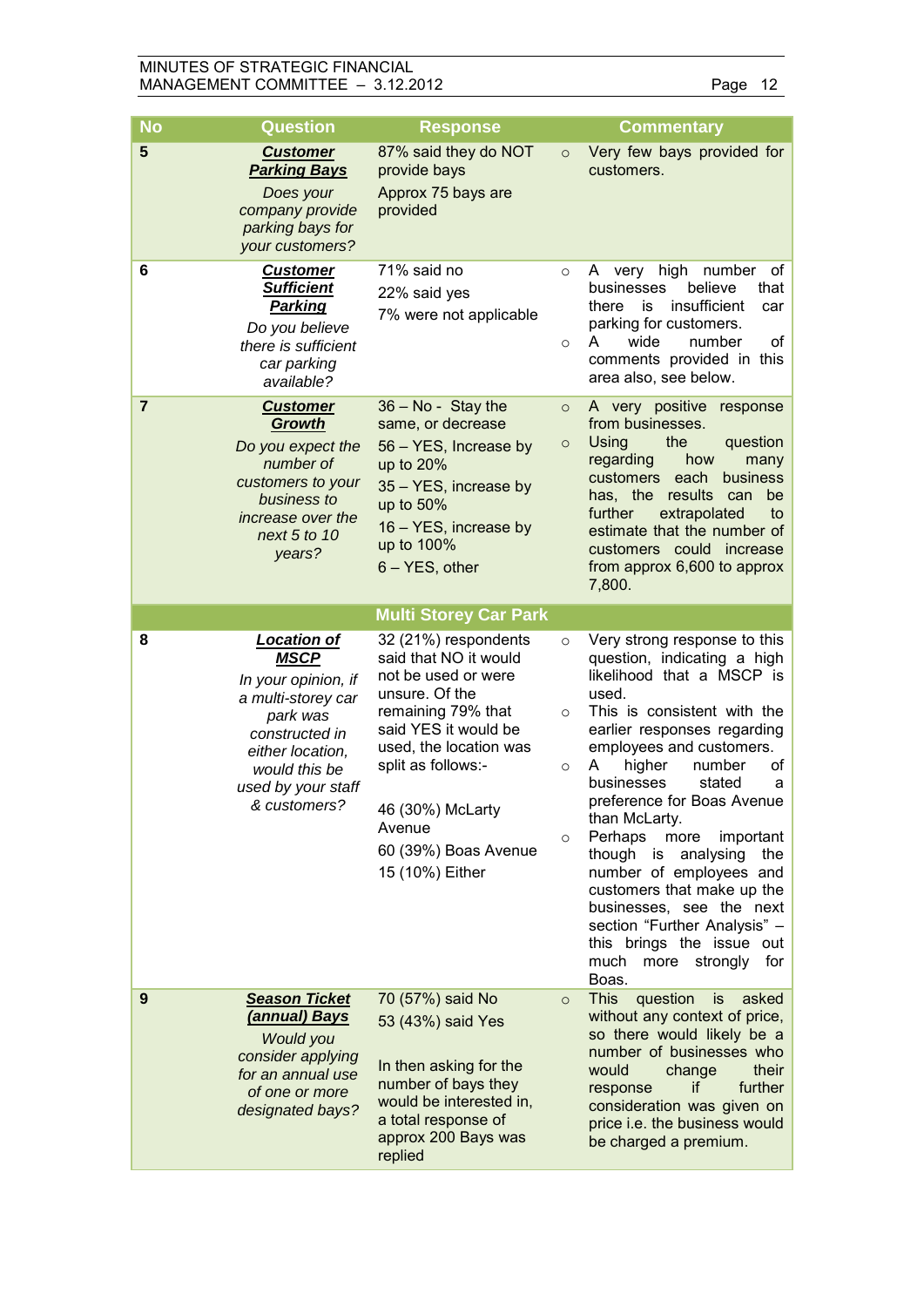In regards to the question 8 above more businesses indicated Boas Avenue was preferred over McLarty Avenue, however the difference was not compelling in terms of the number of businesses. The response is further analysed by looking at the specific businesses that responded and how many customers/employees they have.

Table 3 summarises the response in regard to preferred location for a MSCP in a different way, providing a much greater difference between the two locations. It should be noted that for the purposes of this table the 12 additional surveys described above have been removed and the analysis is based on the 141 businesses who submitted surveys.

The Boas Avenue preferred location is favoured by 51 businesses (47% of total), but they employ twice as many employees as the businesses who preferred McLarty Avenue.

| <b>Preferred Location, based on</b><br><b>CURRENT Number of Employees &amp;</b> | Qty of            | <b>Employees</b> | <b>Customers</b> |       | % of Total |
|---------------------------------------------------------------------------------|-------------------|------------------|------------------|-------|------------|
| <b>Customers</b>                                                                | <b>Businesses</b> | #1               | #1               | Total |            |
| a) Total Responses                                                              |                   |                  |                  |       |            |
| None & Unsure                                                                   | 31                | 115              | 1005             | 1120  | 15%        |
| Either                                                                          | 13                | 355              | 690              | 1045  | 14%        |
| <b>McLarty</b>                                                                  | 46                | 358              | 1470             | 1828  | 24%        |
| <b>Boas</b>                                                                     | 51                | 708              | 2845             | 3553  | 47%        |
| Total                                                                           | 141               | 1535             | 6010             | 7545  |            |
|                                                                                 |                   |                  |                  |       |            |
| b) Responses excluding "None" & "Unsure"                                        |                   |                  |                  |       |            |
| Boas as a %                                                                     | 51                | 50%              | 57%              | 55%   |            |
| McLarty as %                                                                    | 46                | 25%              | 29%              | 28%   |            |
| Either                                                                          | 13                | 25%              | 14%              | 16%   |            |
| Responses excluding "None" & "Unsure"                                           | 110               | 100%             | 100%             | 100%  |            |

Table 3 – Preferred Location of MSCP – Number of Employees & Customers represented

*from the question asked e.g. if employees are between 11 and 20, then assume 15. For businesses over 30 employees assumed 100 employees for each of those 8 businesses*

#### Surveys Summary – Why a Multi Storey Car Park is Needed

The parking survey has provided data to support the proposal to build a Multi Storey Car Park. The reasons are:-

- Regional population growth in north west corridor affects Joondalup (survey shows significant usage from the region);
- Business growth would benefit from MSCP. Some businesses are being stifled (and some even relocating) due to lack of car parking availability;
- Business community wants the MSCP (85%);
- Parking survey of individual users demonstrates demand (88%);
- Employees and visitors to Joondalup are experiencing difficulty conducting their business through lack of car parking.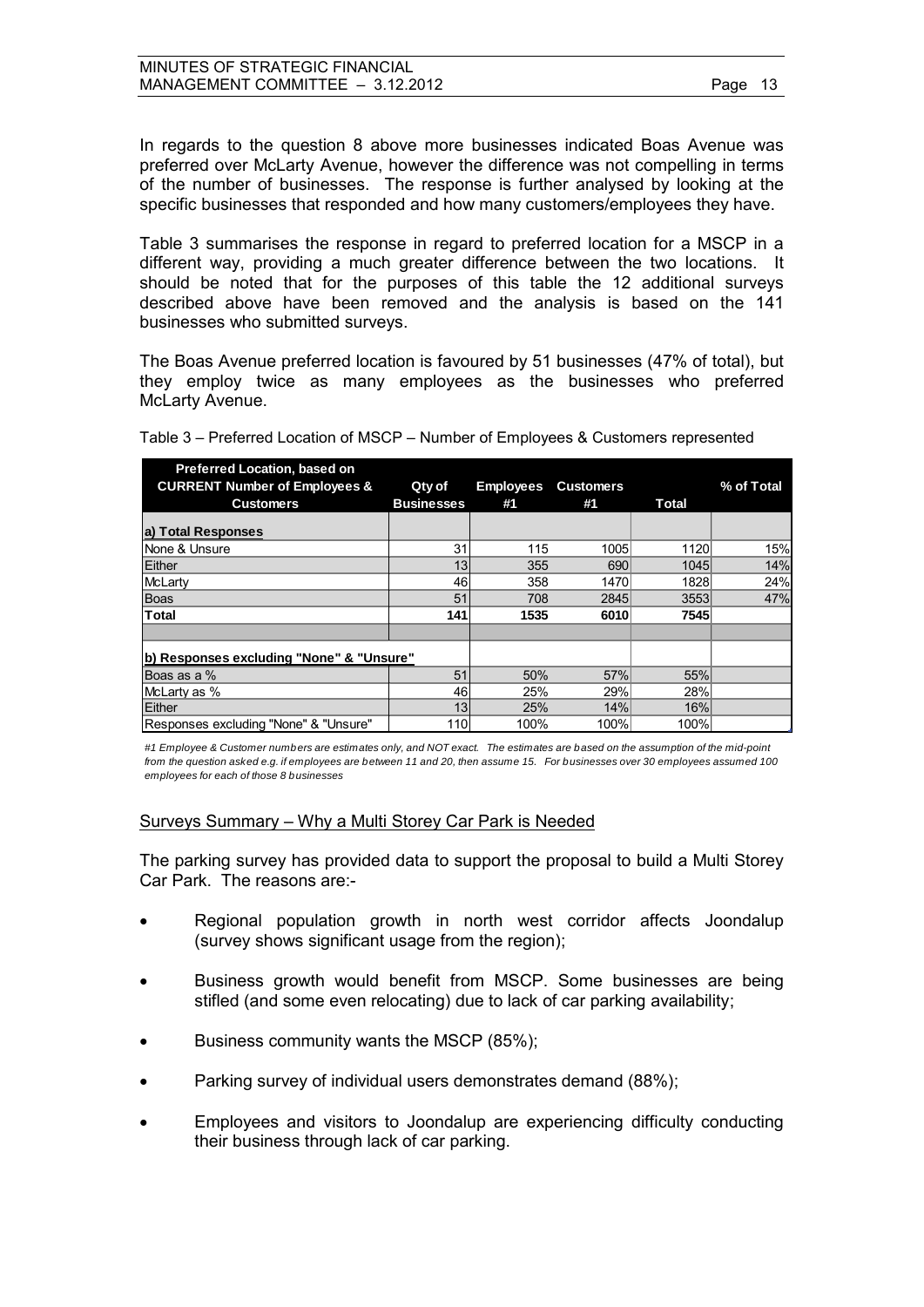## Revised Financial Projections

The parking survey has helped refine the assumptions underlying the financial projections. Table 4 summarises the changes, and provides further explanation. These projections are over 40 years.

| Table 4 – Changes to Cash Flow Projections |  |  |
|--------------------------------------------|--|--|
|--------------------------------------------|--|--|

| <b>Changes to Cash Flow Projections</b><br>Commercial |                                                                                                                                                                                                                                                                                                                                                                                                            |                                  | <b>Option 2</b><br><b>Boas Avenue</b><br>$(393 \text{ bays})$ | <b>Differences</b><br>\$000s | $\%$ |
|-------------------------------------------------------|------------------------------------------------------------------------------------------------------------------------------------------------------------------------------------------------------------------------------------------------------------------------------------------------------------------------------------------------------------------------------------------------------------|----------------------------------|---------------------------------------------------------------|------------------------------|------|
|                                                       | A) Previous Projection Summary Cashflows, including inflation (40 Years)                                                                                                                                                                                                                                                                                                                                   | $(400 \text{ bays})$<br>\$48,371 | \$37,990                                                      | $($10,382) -21%$             |      |
| Changes to Projections                                |                                                                                                                                                                                                                                                                                                                                                                                                            |                                  |                                                               |                              |      |
| <b>Cost of Finance</b>                                | Previously at 4.46%, increased to 5%                                                                                                                                                                                                                                                                                                                                                                       | (\$1,389)                        | (\$823)                                                       | \$566                        |      |
| <b>Boas Season Ticket</b><br>(annual) bays            | Previous Projection assumed 50 by Year 5 (2019/20).<br>Based on Parking Survey now assumed 74                                                                                                                                                                                                                                                                                                              |                                  | \$3,739                                                       | \$3,739                      |      |
| Boas Long Stay (all<br>day) Bays                      | Previous Projection assumed 60 by Year 5 (2019/20).<br>Based on Parking Survey and Boas Avenue Car Park<br>being designated a Commuter Car Park, have now<br>assumed 200 Long Term Bays by Year 5                                                                                                                                                                                                          |                                  | \$174                                                         | \$174                        |      |
| Boas Long Term (all<br>day) Occupancy                 | Previous projection assumed that 80% of the Long Stay<br>bays would be occupied by Year 5, now assumed 90%<br>based on the Parking Survey                                                                                                                                                                                                                                                                  |                                  | \$3,828                                                       | \$3,828                      |      |
| <b>Boas Short Term</b><br>Occupancy                   | Previous projection assumed 64% by Year 5, Revised<br>Projection assumes 60% Occupancy                                                                                                                                                                                                                                                                                                                     |                                  | (\$1,165)                                                     | (\$1,165)                    |      |
| <b>McLarty Short Term</b><br>Occupancy                | Previous projection assumed 80% Occupancy by Year 5,<br>as well as high usage of the occupied bays (86%).<br>Although growth is forecast by those businesses that<br>would favour McLarty Avenue, the projection of 80%<br>Occupancy is deemed overly optimistic, particularly as it<br>would result in overall utilisation of McLarty being higher<br>than Boas which is inconsistent with current trends | (\$6,557)                        |                                                               | \$6,557                      |      |
| <b>B) Total Changes</b>                               |                                                                                                                                                                                                                                                                                                                                                                                                            | (\$7,946)                        | \$5,752                                                       | \$13,698                     |      |
|                                                       | C) Revised Projections Summary Cashflows, including inflation (40 Years)                                                                                                                                                                                                                                                                                                                                   | \$40,425                         | \$43,742                                                      | \$3,317                      | 8%   |

The projection in the previous Business Case tabled at the 24 October 2012 meeting of the SFMC showed a 21% difference between the cashflows of the two options in favour of the McLarty Avenue option. The revised projections now show a difference of 8% between the two options, in favour of the Boas Avenue option.

The changes appear to suggest a large swing in favour of Boas Avenue, however, the assumptions that underpin the changes have not changed greatly. The major contributor is the cumulative effect of these changes over the 40 year life of the project.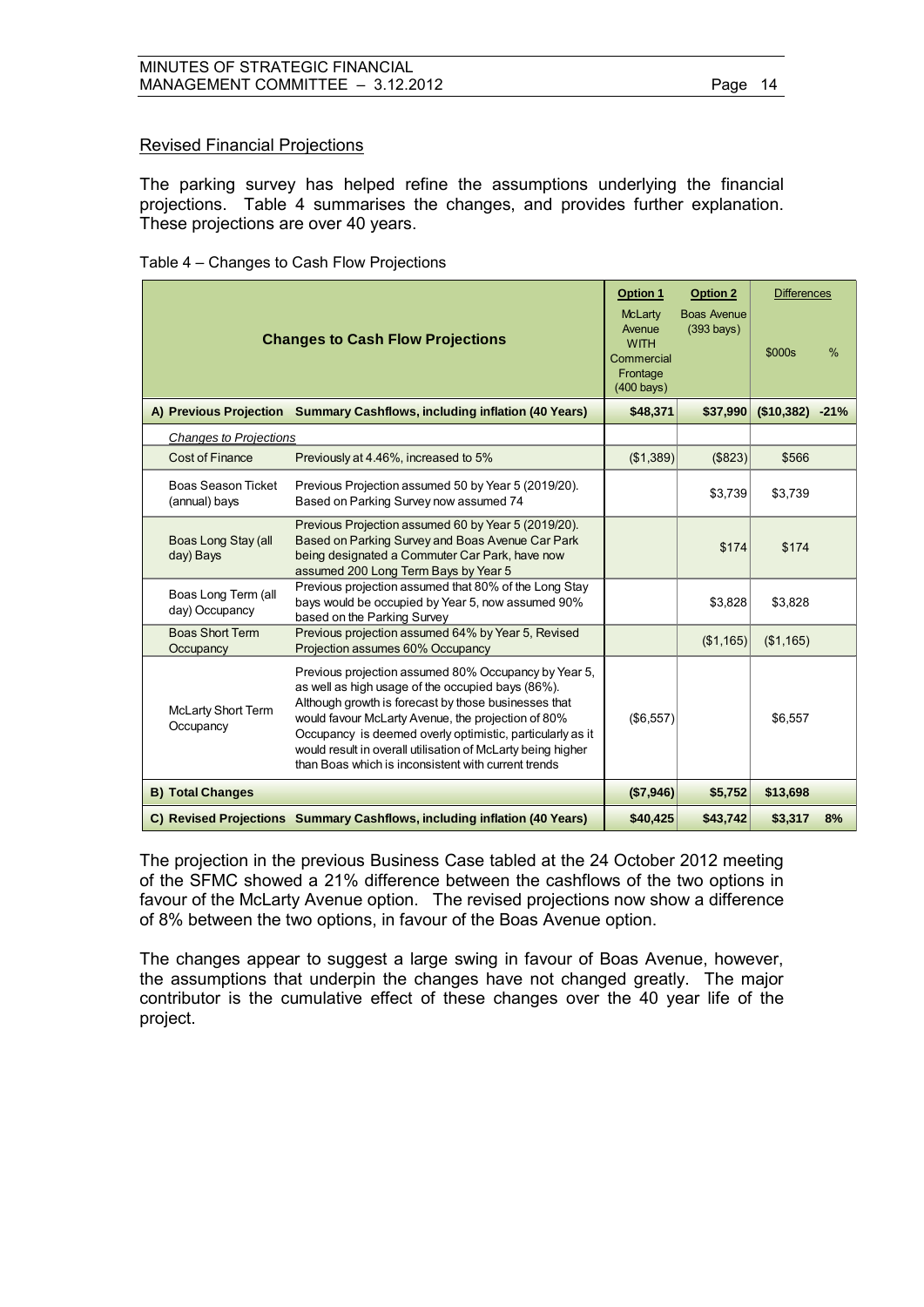Table 5 summarises the overall 40 year cashflow, including inflation, for both options:

|  |  |  | Table 5 – Summary 40 Year Cash flow summary |
|--|--|--|---------------------------------------------|
|--|--|--|---------------------------------------------|

|   | <b>OPTION SUMMARY</b>                                                        |             | Opt No              | Opt <sub>0</sub>                                            | Opt1                                                                                      | Opt <sub>2</sub>                       | Diff             |
|---|------------------------------------------------------------------------------|-------------|---------------------|-------------------------------------------------------------|-------------------------------------------------------------------------------------------|----------------------------------------|------------------|
|   | (40 Year Total, including<br><b>Inflation</b> )                              |             | <b>Option Title</b> | Do Nothing -<br>P <sub>2</sub> & P <sub>3</sub><br>continue | <b>McLarty</b><br>Avenue<br><b>WITH</b><br>Commercial<br>Frontage<br>$(400 \text{ bays})$ | <b>Boas</b><br>Avenue<br>$(393)$ bays) | Opt 2 vs<br>Opt1 |
|   | One-off Expenditure & Income                                                 |             |                     |                                                             |                                                                                           |                                        |                  |
| A | Capital Expenditure & one-off                                                |             | \$000s              |                                                             | (\$26, 188)                                                                               | (\$19,422)                             | \$6,766          |
| B | Income one-off                                                               |             | \$000s              |                                                             |                                                                                           |                                        |                  |
| C | Borrowings & Reserve funding                                                 |             | \$000s              |                                                             | \$25,782                                                                                  | \$17,994                               | (\$7,788)        |
| D | <b>Surplus (Deficit) / One-off</b>                                           | $A+B+C$     | \$000s              |                                                             | (\$406)                                                                                   | (\$1,429)                              | (\$1,023)        |
| Е | <b>Recurring Expenditure &amp; Income</b><br>Funding repayments and interest |             | \$000s              |                                                             | (\$30,680)                                                                                | (\$18, 181)                            | \$12,499         |
| F | Expenditure recurring                                                        |             | \$000s              | (\$11,551)                                                  | ( \$30,682)                                                                               | (\$29,903)                             | \$778            |
| G | Income recurring                                                             |             | \$000s              | \$28,395                                                    | \$102,193                                                                                 | \$93,255                               | (\$8,938)        |
| н | <b>Surplus (Deficit) / Recurring</b>                                         | $E + F + G$ | \$000s              | \$16,844                                                    | \$40,831                                                                                  | \$45,171                               | \$4,339          |
|   |                                                                              |             |                     |                                                             |                                                                                           |                                        |                  |
| L | <b>Surplus (Deficit) / Total</b>                                             | $D+H$       | <b>\$000s</b>       | \$16,844                                                    | \$40,425                                                                                  | \$43,742                               | \$3,317          |
| J | vs Option 1 Baseline                                                         |             | <b>\$000s</b>       |                                                             | \$23,581                                                                                  | \$26,898                               | \$3,317          |
|   | <b>Rankings Cashflows</b>                                                    |             |                     |                                                             |                                                                                           |                                        |                  |
| Κ | Ranking                                                                      |             | <b>Rank</b>         |                                                             | $\overline{2}$                                                                            | $\overline{1}$                         |                  |
| L | Difference to Number 1 option                                                |             | \$000s              |                                                             | (\$3,317)                                                                                 |                                        |                  |
| м | Difference to Number 1 option                                                |             | %                   |                                                             | $-12.3%$                                                                                  |                                        |                  |
|   |                                                                              |             |                     |                                                             |                                                                                           |                                        |                  |
| N | Net Present Value                                                            |             | \$000s              | \$6,968                                                     | \$7,419                                                                                   | \$11,133                               | \$3,713          |
| N | Net Present Value                                                            | vs Baseline | \$000s              |                                                             | \$452                                                                                     | \$4,165                                | \$3,713          |
| О | Benefits / Cost Ratio                                                        |             | <b>Ratio</b>        | $-1.1$                                                      | $-1.1$                                                                                    | $-1.3$                                 | $-0.1$           |
| P | Payback                                                                      |             | Yrs                 | 28.9                                                        | 28.9                                                                                      | 24.6                                   | $-4.3$           |
|   |                                                                              |             |                     |                                                             |                                                                                           |                                        |                  |
| Q | Rankings (NPV)<br>Ranking                                                    |             | <b>Rank</b>         |                                                             | $\overline{2}$                                                                            | $\mathbf{1}$                           |                  |
| R | Difference to Number 1 option                                                |             | \$000s              |                                                             | (S3, 713)                                                                                 |                                        |                  |
| S | Difference to Number 1 option                                                |             | %                   |                                                             | $-89.2%$                                                                                  |                                        |                  |
|   |                                                                              |             |                     |                                                             |                                                                                           |                                        |                  |

The key summary from the 40 year cash flows above are:

- Option 1, the 'Do Nothing' option, where projections are assumed to continue with paid parking at both locations, is estimated to generate a surplus of \$16,844,000.
- Option 2 has a higher overall benefit of \$43,742,000 compared to Option 1 \$40,425,000 due mostly to the lower capital costs.
- Each option is compared to the 'Do Nothing' option to calculate the incremental impacts of the project. For Option 2, the cash flows for the project itself are \$43,742,000, but when compared to the 'Do Nothing' option of \$16,844,000 the incremental impacts are \$26,898,000.
- It takes a considerable time (24 years) for Option 2 to pay back the initial investment and move into a cumulative surplus position. The Net Present Value (NPV) of \$4,165,000 for Option 2 is very low when compared to the overall cash flow benefits of \$31,527,000 as it takes such a long time to pay back.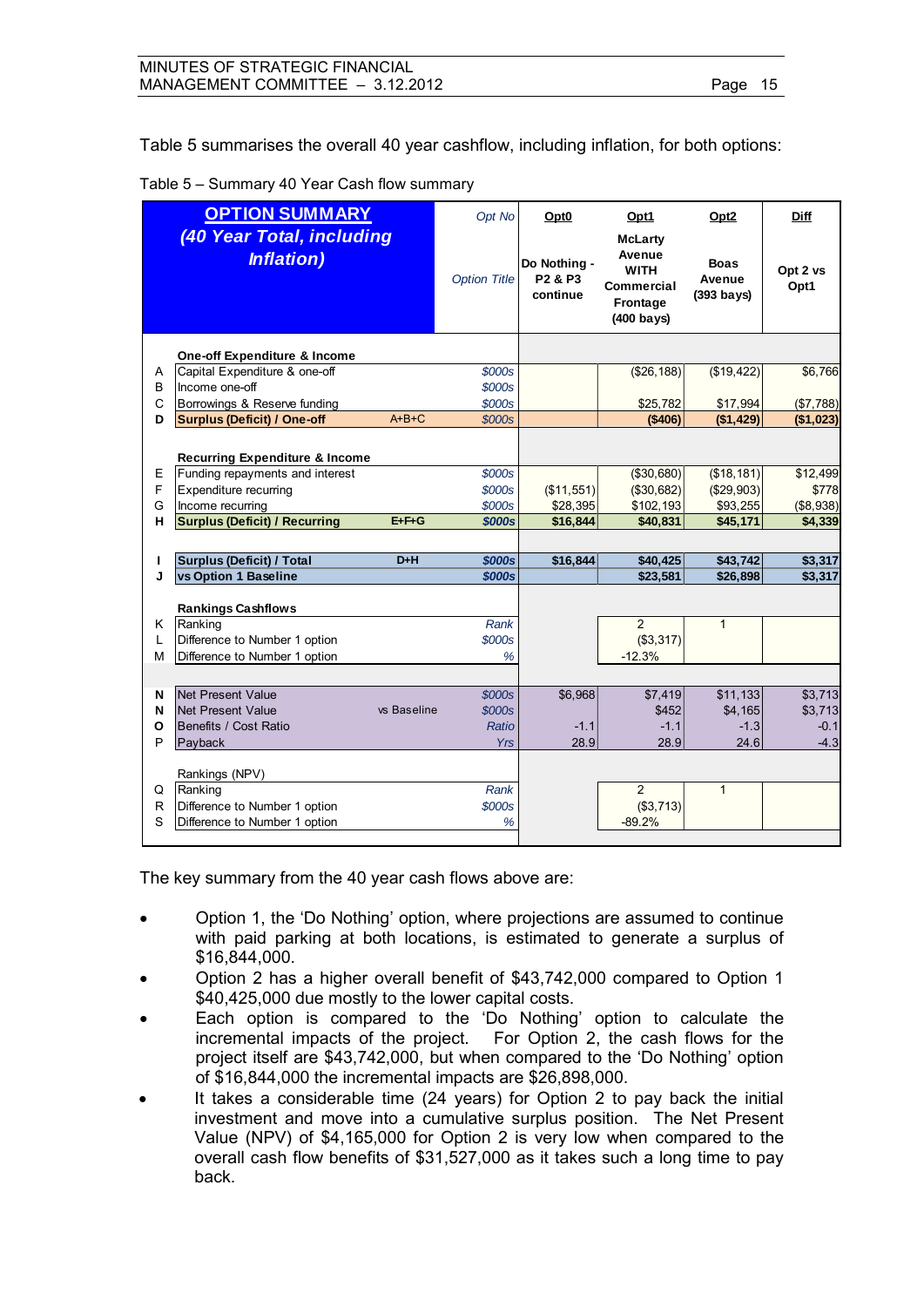## **Issues and options considered:**

The previous Business Case tabled at the SFMC meeting on 24 October 2012 recommended that the MSCP be constructed at McLarty Avenue. The report stated that the income projections were high-level, and a parking study would help reduce the uncertainty of those projections. The parking survey has now been completed and has provided new data addressing a number of issues in regard to the possible location of a MSCP. This helps strengthen the case for a MSCP and in particular the case for the Boas Avenue option.

The issues are summarised in Table 6.

|              | <b>Issue</b>                                    | <b>Details</b>                                                                                                                                                                                                                                                                                                                                                                                                                                                                                                                                                                                                                    |
|--------------|-------------------------------------------------|-----------------------------------------------------------------------------------------------------------------------------------------------------------------------------------------------------------------------------------------------------------------------------------------------------------------------------------------------------------------------------------------------------------------------------------------------------------------------------------------------------------------------------------------------------------------------------------------------------------------------------------|
| 1            | <b>Boas Car Park</b><br><b>Awareness</b>        | The previous report indicated that an issue for the<br>$\Omega$<br>Boas Avenue Car Park is that it is not adjacent to the<br>street, and that this potentially affects the ability to<br>attract users.<br>This issue for Boas Avenue still exists but its impact is<br>$\Omega$<br>less than previously thought.<br>Boas Avenue Car Park is very well known to most<br>$\circ$<br>businesses.                                                                                                                                                                                                                                    |
| $\mathbf{2}$ | Boas Car Park -<br>users unable to get<br>space | Friday 16th November - 72 vehicles entered between<br>$\circ$<br>9:00 and 2:00 and were unable to secure a bay as the<br>car park was full.<br>Wednesday 23rd November - 83 vehicles entered<br>$\circ$<br>between 8:30 and 12pm and were unable to obtain a<br>space.<br>The above information suggests that if Boas Avenue<br>$\circ$<br>currently had 200 bays it would be filled.<br>Comments received in the parking survey suggest that<br>$\circ$<br>many people are aware that Boas Avenue is full early<br>and may not bother to look after a certain time.<br>Potentially there is latent demand not being catered for. |
| 3            | <b>Preferred Location</b>                       | indicated<br>Boas Avenue is<br>strongly than<br>more<br>$\circ$<br>McLarty Avenue in both the individual and the business<br>surveys<br>More importantly, the number of employees that are<br>$\circ$<br>represented by those businesses who would use<br>Boas Avenue is twice the number of employees of the<br>businesses that prefer McLarty Avenue.                                                                                                                                                                                                                                                                           |
| 4            | <b>Commuter Car Park</b><br>or Visitor Car Park | The two locations are clearly separated in their usage,<br>$\circ$<br>McLarty Avenue being mostly used for short-stay<br>other,<br>banking),<br>(medical<br>appointments,<br>whilst<br>Boas Avenue is a long-stay car park used by<br>employees working within the City.<br>Providing long term parking for employees is more<br>$\circ$<br>financially viable and also takes the pressure off short<br>term parking that is used because long term is not<br>available.                                                                                                                                                          |

Table 6 – Issues addressed by the Parking Survey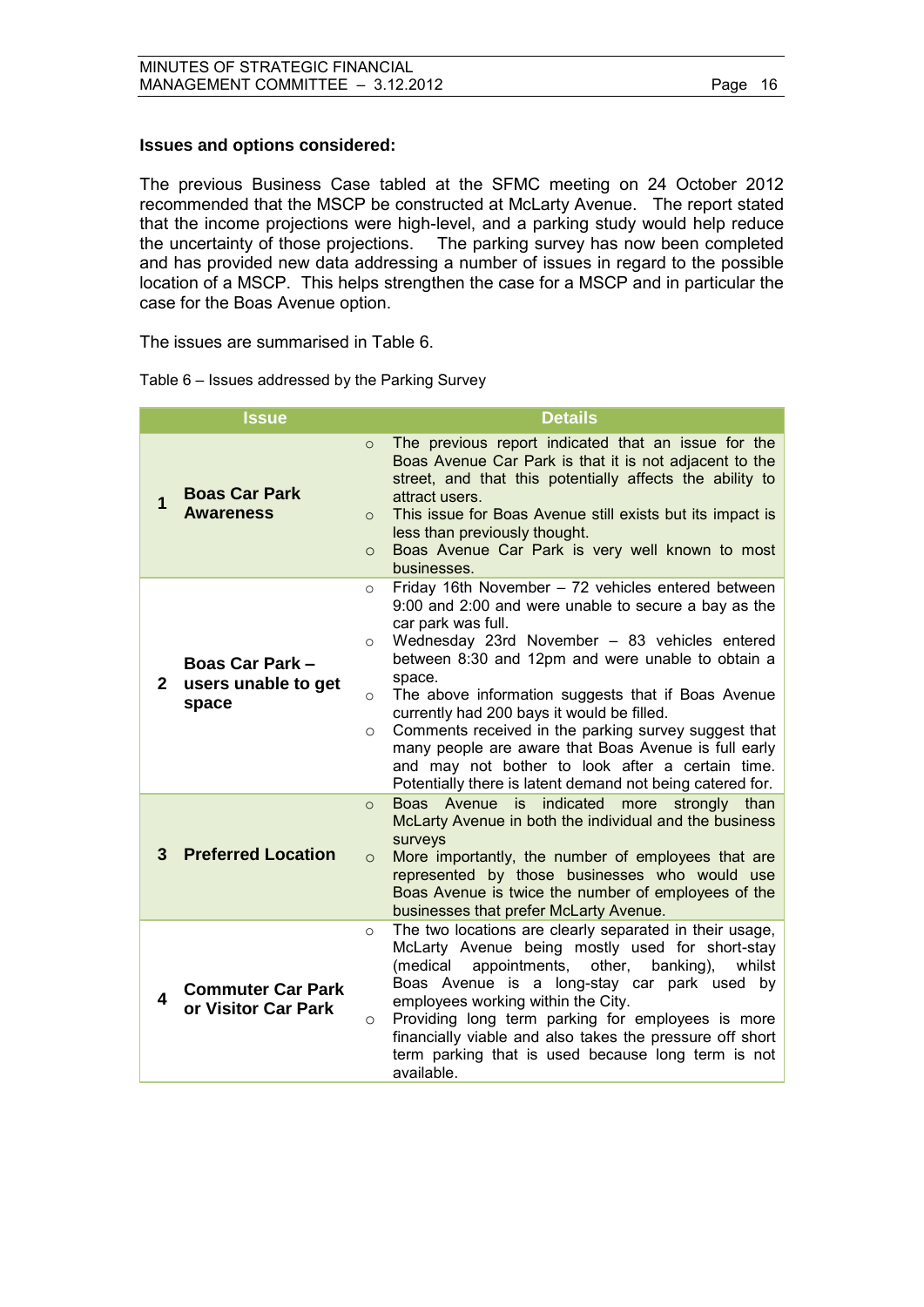|                | <b>Issue</b>                                         | <b>Details</b>                                                                                                                                                                                                                                                                                                                                                                                                                                                                                                                                                                                                                                                                                                                                                                                                                                                                                                                                                                                                                                           |
|----------------|------------------------------------------------------|----------------------------------------------------------------------------------------------------------------------------------------------------------------------------------------------------------------------------------------------------------------------------------------------------------------------------------------------------------------------------------------------------------------------------------------------------------------------------------------------------------------------------------------------------------------------------------------------------------------------------------------------------------------------------------------------------------------------------------------------------------------------------------------------------------------------------------------------------------------------------------------------------------------------------------------------------------------------------------------------------------------------------------------------------------|
| 5              | Joondalup a good<br>place to do<br>business          | Some of the responses from the parking survey<br>$\circ$<br>indicated that Joondalup is NOT a good place for<br>businesses to do business due to the lack of availability<br>of parking.<br>The parking survey suggests a level of stress being<br>$\circ$<br>experienced by employees within the City due to the<br>lack of off-street parking. Employees are coming in<br>early to find parking and it is also suggested that<br>employees are leaving businesses due to lack of<br>parking.                                                                                                                                                                                                                                                                                                                                                                                                                                                                                                                                                           |
| 6              | <b>Season Ticket</b><br>(Annual Bays)                | An interest in an estimated 197 Season Ticket bays<br>$\circ$<br>was indicated by the business surveys.<br>Higher number of Season Ticket bays indicated for<br>O<br>Boas Avenue (87) than McLarty Avenue (69), with<br>some businesses indifferent on location (51).                                                                                                                                                                                                                                                                                                                                                                                                                                                                                                                                                                                                                                                                                                                                                                                    |
| $\overline{7}$ | Long Stay (all day)<br>bays                          | Previous projections for Boas Avenue estimated 60<br>$\circ$<br>long-stay bays only.<br>Based on the parking survey and counting of vehicles<br>$\circ$<br>not obtaining a space at Boas Avenue (and those<br>Hawkins), the<br>projections<br>parking<br>at<br><b>Neil</b><br>0f<br>Boas Avenue are now focused more on long stay<br>income with more certainty.                                                                                                                                                                                                                                                                                                                                                                                                                                                                                                                                                                                                                                                                                         |
| 8              | <b>Utilisation</b><br>comparisons to<br>existing use | At present there is a significant difference in the actual<br>$\circ$<br>utilisation<br>achieved<br>both<br>Car<br>by<br>Parks:<br>at<br>McLarty Avenue the Utilisation is 61% whereas at<br>Boas Avenue it is 93%.<br>The previous projections had MSCP utilisation at<br>$\circ$<br>McLarty Avenue of 75% and Boas Avenue at 61% i.e.<br>the projections were assuming that McLarty Avenue<br>would achieve higher utilisation than Boas Avenue,<br>though<br>the<br>existing<br>shows<br>that<br>even<br>usage<br>Boas Avenue is much more highly utilised.<br>The revised projections have utilisation of 65% for<br>$\circ$<br>McLarty Avenue and 77% for Boas Avenue, therefore<br>still maintaining that Boas Avenue will be more highly<br>used. The parking survey has provided sufficient data<br>to confirm that the future income projections would be<br>of a similar trend to the existing use and it is therefore<br>reasonable to assume that Boas Avenue would enjoy<br>higher utilisation than McLarty Avenue as it currently<br>does. |
| 9              | <b>City Centre Office</b><br><b>Development</b>      | Announcement from WA State Finance Minister has<br>$\circ$<br>provided greater certainty on the development of a City<br>Centre Office Building.<br>An Office Building Development will no doubt have a<br>$\circ$<br>quantity of car parking included in the design, but<br>unlikely that all workers would be catered for, and<br>therefore a further need for off-street car parking.<br>Boas Avenue is a better location for the Office<br>$\circ$<br>Development than McLarty Avenue.                                                                                                                                                                                                                                                                                                                                                                                                                                                                                                                                                               |
| 10             | <b>Financial Review &amp;</b><br><b>Risk</b>         | The financial projections now favour Boas Avenue<br>$\circ$<br>more than McLarty Avenue and are based on the<br>review of the data from the parking survey.<br>It is considered that the risks with the Boas Avenue<br>$\circ$<br>projections are less than the McLarty Avenue<br>projections, more can be done to sell commuter car<br>bays than short-term bays (for example, offering 'early<br>bird' prices, selling season ticket bays).                                                                                                                                                                                                                                                                                                                                                                                                                                                                                                                                                                                                            |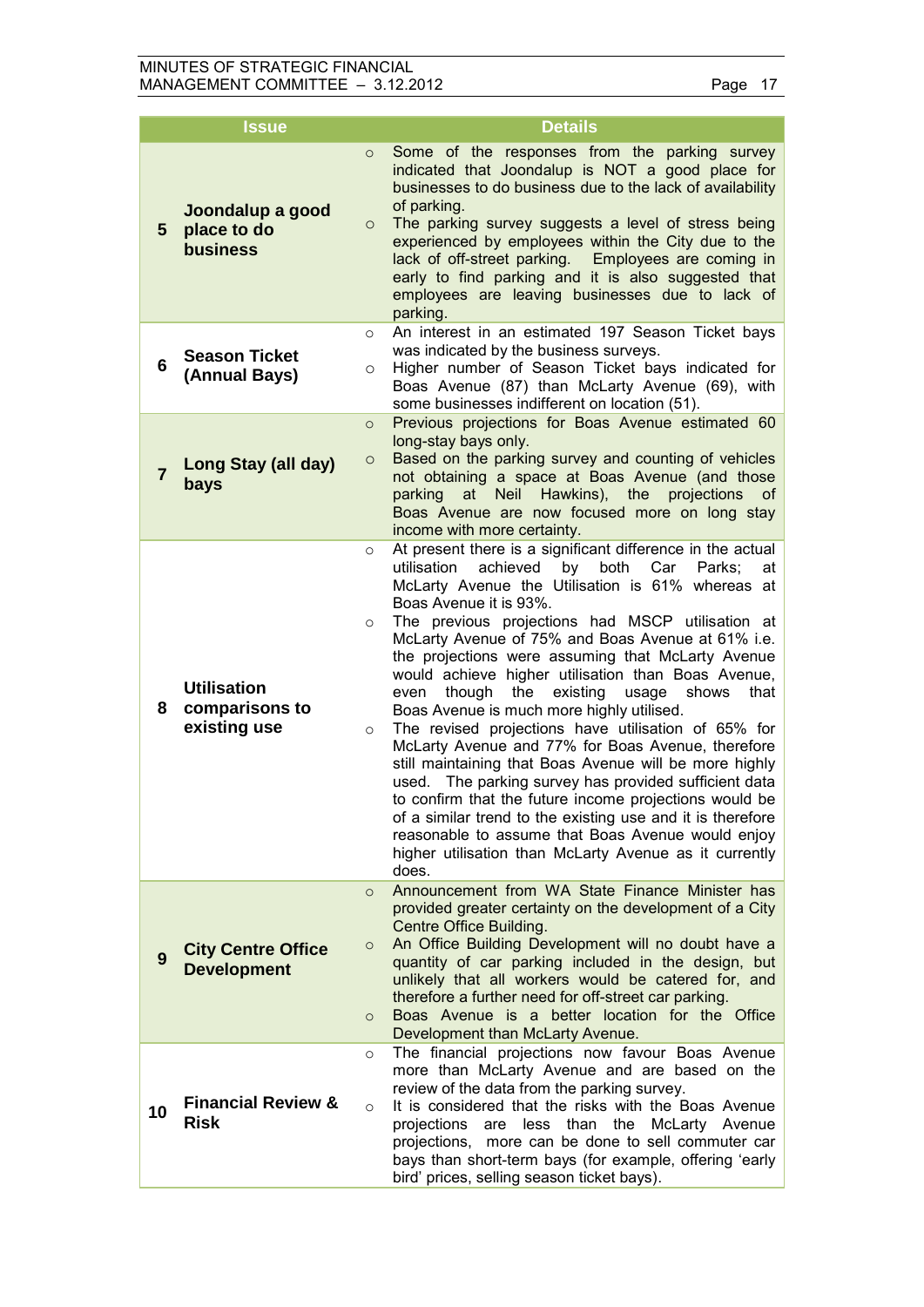#### MINUTES OF STRATEGIC FINANCIAL MANAGEMENT COMMITTEE – 3.12.2012 Page 18

| <b>Issue</b>                                | <b>Details</b>                                                                                                                                                                                          |
|---------------------------------------------|---------------------------------------------------------------------------------------------------------------------------------------------------------------------------------------------------------|
| <b>Option Evaluation</b><br>11 <sub>1</sub> | Business Case now includes an overall assessment,<br>with a scoring mechanism to evaluate both options.<br>The assessment shows that Boas Avenue meets more<br>of the requirements than McLarty Avenue. |

In considering the Business Case for Multi Storey Car Park there are several options:

#### Option 1 - Do not to build a MSCP (either at all or at this time)

The trend of off-street car park utilisation since the inception of paid parking (reported at the SFMC on 24 October 2012) shows strong annual increases, in the case of 2011/12 to 2010/11, 19.6%. The parking survey referred to in this report also shows strong demand for increased parking both from individuals as well as businesses.

The opportunity for additional at grade parking is very limited and a MSCP is the only option for a significant increase in parking bays. A MSCP is a significant construction project requiring a long lead time of approximately two years. This needs to be considered when determining the point at which a MSCP is justified.

This option is not recommended.

#### Option 2 - Build a MSCP at McLarty Avenue

The previous Business Case tabled at the 24 October 2012 meeting of the SFMC recommended a MSCP at McLarty Avenue. It is clear that the market for the McLarty Avenue option is very much focussed on short term parking and is quite different to the long term parking use of the Boas Avenue option.

The parking survey has helped to demonstrate that it is the long term parking market that has the greatest demand. While feedback in the survey does highlight issues with short term parking the utilisation statistics demonstrate that there is unused capacity at McLarty. This would suggest that rather than adding to the parking capacity at McLarty, at this point greater value could be achieved by better marketing of this parking availability.

This option is not recommended.

#### Option 3 - Build a MSCP at Boas Avenue

The utilisation statistics have previously demonstrated that the Boas Avenue car park is very well utilised, 94.7% for 2011/12. The Business Case tabled at the 24 October 2012 meeting of the SFMC showed the Boas Avenue option was not as good a financial option as McLarty Avenue. The assumptions used in that Business Case however included a short term parking element in the Boas Avenue option despite it being acknowledged as a significant long term car park. The results of the parking survey have demonstrated strong demand for long term parking. This supports a change in the assumptions in the model for Boas Avenue, which have been summarised in Table 5 above, to significantly decrease the short term parking component in preference for long term parking and to increase the utilisation projections.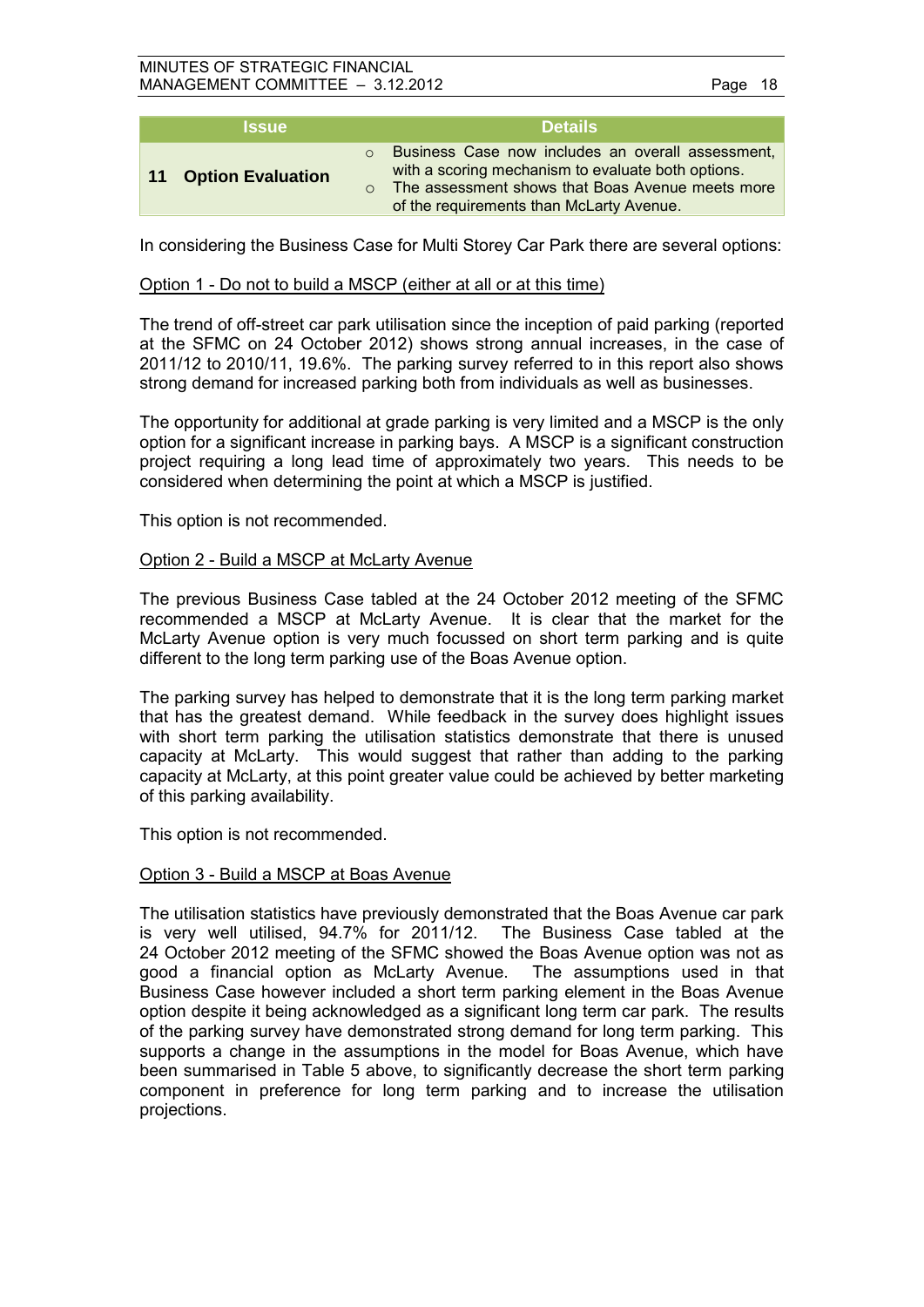| MINUTES OF STRATEGIC FINANCIAL   |         |  |
|----------------------------------|---------|--|
| MANAGEMENT COMMITTEE - 3.12.2012 | Page 19 |  |

As a result of the revised assumptions for Boas Avenue the projections which in the previous Business Case showed a 21% difference between the cashflows of the two options in favour of the McLarty Avenue option now show a difference of 8% between the two options, this time in favour of the Boas Avenue option.

This option is recommended.

## **Legislation/Strategic Community Plan/Policy Implications**

**Legislation**: Section 3.59 of the *Local Government Act 1995.*

Part 3 of the *Local Government (Functions and General) Regulations 1996.*

## **Strategic Community Plan:**

| <b>Key Theme:</b> | <b>Financial Sustainability</b><br><b>Quality Urban Environment</b><br>Economic Prosperity, Vibrancy and Growth |
|-------------------|-----------------------------------------------------------------------------------------------------------------|
| Objective:        | <b>Financial Diversity</b><br><b>Major Project Delivery</b><br><b>City Centre Development</b>                   |
|                   | <b>Business Capacity</b>                                                                                        |

Destination City

#### **Policy**

The following plans and policies have implications for the Business Case for Multi Storey Car Park:

- Joondalup City Centre Structure Plan;
- Environmentally Sustainable Design for City Buildings Policy;
- Dedicated Car Parking for Seniors and Parents with Prams Policy;
- Parking Schemes Policy;
- Setting Fees and Charges;
- Access and Equity Policy:
- Borrowing Strategy.

#### **Risk Management Considerations:**

A risk assessment has been undertaken in accordance with the City's Risk Management Framework and a Risk Register compiled as part of the Business Case. The risk assessment is addressed in section 6.3 and the Risk Register is at Appendix 7 in the Business Case for Multi Storey Car Park. The most significant risks relate to the utilisation assumptions. If these aren't achieved then the financial viability of the project is severely impacted.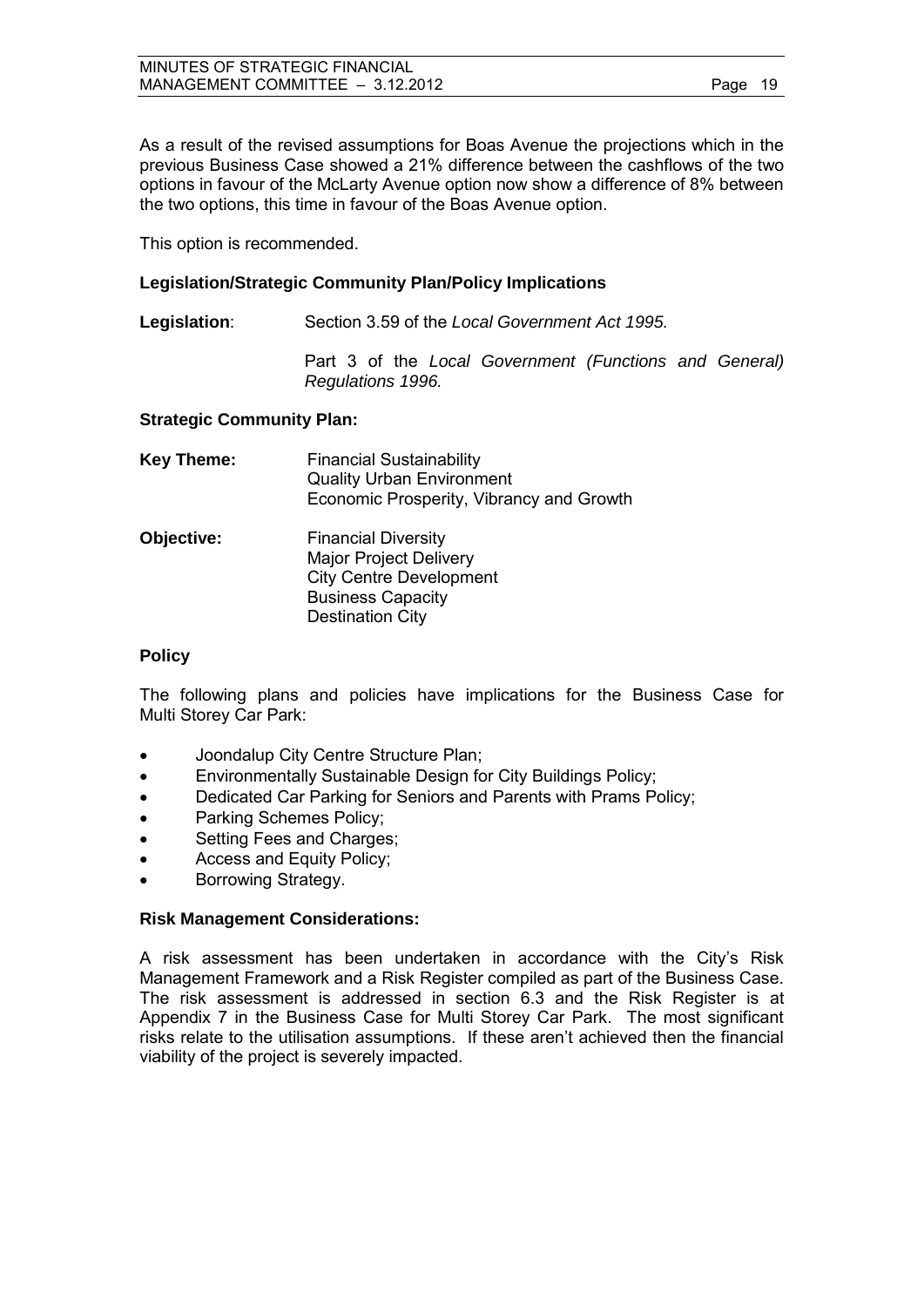## **Financial/Budget Implications:**

The project proposes the construction of a five storey car park in Boas Avenue, providing facilities which are accessible, safe and affordable. The construction cost of the MSCP is estimated at \$19,422,000 (including inflation). This is funded partly from the Parking Reserve, \$6,665,000, with the remainder borrowed. Income would initially be expected to be low with a 46% utilisation and a starting rate of \$1.00 per hour. It is assumed that utilisation will increase to 77% by 2019/20. The price is assumed to increase by \$0.20 each year, so that by 2019/20 the rate per hour is \$1.80. Private parking bays would be encouraged where bays could be sold as a season ticket, providing exclusive annual use, and guaranteed income to the City.

On this basis the MSCP would generate an operating surplus each year (excluding the repayment of finance). By the fifth year of it's opening (2019/20) an operating surplus of \$734,000 is estimated. However there would be finance costs of \$909,000, therefore resulting in an overall net loss in 2019/20 of (\$175,000). Paid parking in the rest of the City Centre in 2019/20, however, is expected to generate a surplus of over \$1.2m, more than sufficient to cover the finance costs of the MSCP.

The finance costs are spread over 20 years, with the final loan payment in 2033/34. Up until 2022/23, the net cash position each year would be a deficit. From 2023/24 to 2033/34 a small surplus is generated. From 2034/35 onwards, when there are no longer any finance costs to pay off, the project delivers a much larger annual surplus. It takes until 2036/37 (24 years) to generate adequate surpluses to pay back the investment costs and break even.

The project has been modelled over 40 years, and by 2052/53, the cumulative net cash flow benefits are estimated at \$43,742,000. The 'Do Nothing' option has also been modelled i.e. continue with the existing at-grade car park at both the sites considered, and this would provide benefits of \$16,844,000 by 2052/53. The recommended option is therefore providing incremental benefits of \$26,898,000 when compared to the 'Do Nothing' option.

Table below summarises the overall one-off costs with a comparison to the estimates currently included in the 20 Year Strategic Financial Plan. Both options are currently estimated to be above the 20 Year Strategic Financial Plan estimates.

| <b>One-off costs (incl Inflation)</b><br>$\mathsf{Sm}$ | <b>Option 1</b><br><b>McLarty Avenue</b> | <b>Option 2</b><br><b>Boas Avenue</b> |
|--------------------------------------------------------|------------------------------------------|---------------------------------------|
| One off costs (\$m)                                    | (\$26.1m)                                | (\$19.4m)                             |
| <b>SFP</b>                                             | (\$17.5m)                                | (\$17.5m)                             |
| Variance                                               | (\$8.6m)                                 | (\$1.9m)                              |
| Within budget                                          | No                                       | No                                    |

Table 27 – Options vs Budget (20 Year Plan)

The Boas Avenue option is \$1.9m higher than the \$17.5m in the 20 Year Strategic Financial Plan. Initial assessment of the 20 Year Strategic Financial Plan has been carried out; this additional cost can be afforded within the next update of the 20 Year Strategic Financial Plan without adverse impacts on other key ratios.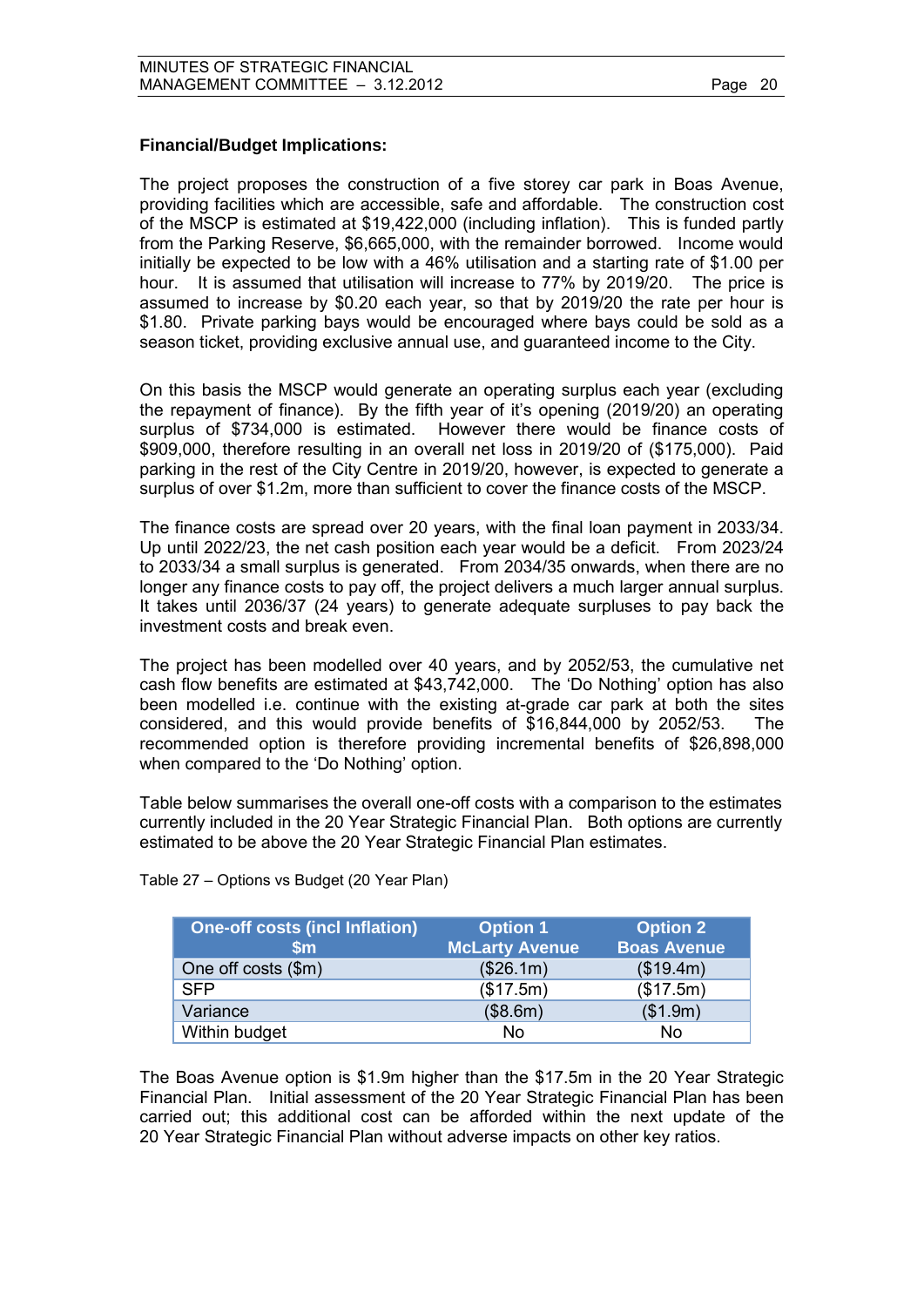It is therefore recommended that the 20 Year Strategic Financial Plan be amended at the next update (2013) to reflect all of the cashflows of the Business Case.

## **Regional Significance:**

The development of a MSCP facility within the Joondalup City Centre has the potential to enhance its infrastructure and assist its development as a major regional centre in the Perth Metropolitan area.

The results of the parking survey demonstrated the regional significance of the Joondalup City Centre with 544 of the 925 individual car park survey respondents from outside the City of Joondalup.

## **Sustainability Implications:**

Development of multi storey car parks may be seen as encouraging the use of cars for transport with possible negative environmental implications.

#### **Consultation:**

There has been extensive consultation with relevant officers in relation to the various elements of the Business Case for Multi Storey Car Park. Officers have made site visits to the City of Perth and City of Fremantle. The SFMC has also considered the proposal on several occasions; the last at its meeting on 24 October 2012.

## **COMMENT**

The information from the parking survey has enabled the City to consider in more depth the main differences in parking use and demand between the McLarty Avenue option and the Boas Avenue option.

As a result of the outcomes of the parking survey the assumptions which underpin the financial assessment of the Boas Avenue option have been revised to reduce the short term parking elements in favour of more long term parking in this model.

The projection in the previous Business Case tabled at the SFMC meeting of 24 October 2012 showed a 21% difference between the cashflows of the two options, over the 40 year life of the project, in favour of the McLarty Avenue option. The revised projections now show a difference of 8% between the two options, in favour of the Boas Avenue option. The Boas Avenue option for the site of a MSCP is the revised recommended option.

This does not mean to say that at some future point a MSCP should not be built at McLarty Avenue. The parking survey and the historical car park utilisation data demonstrates the growth in parking demand in the City Centre and a MSCP at McLarty Avenue will be viable in the future.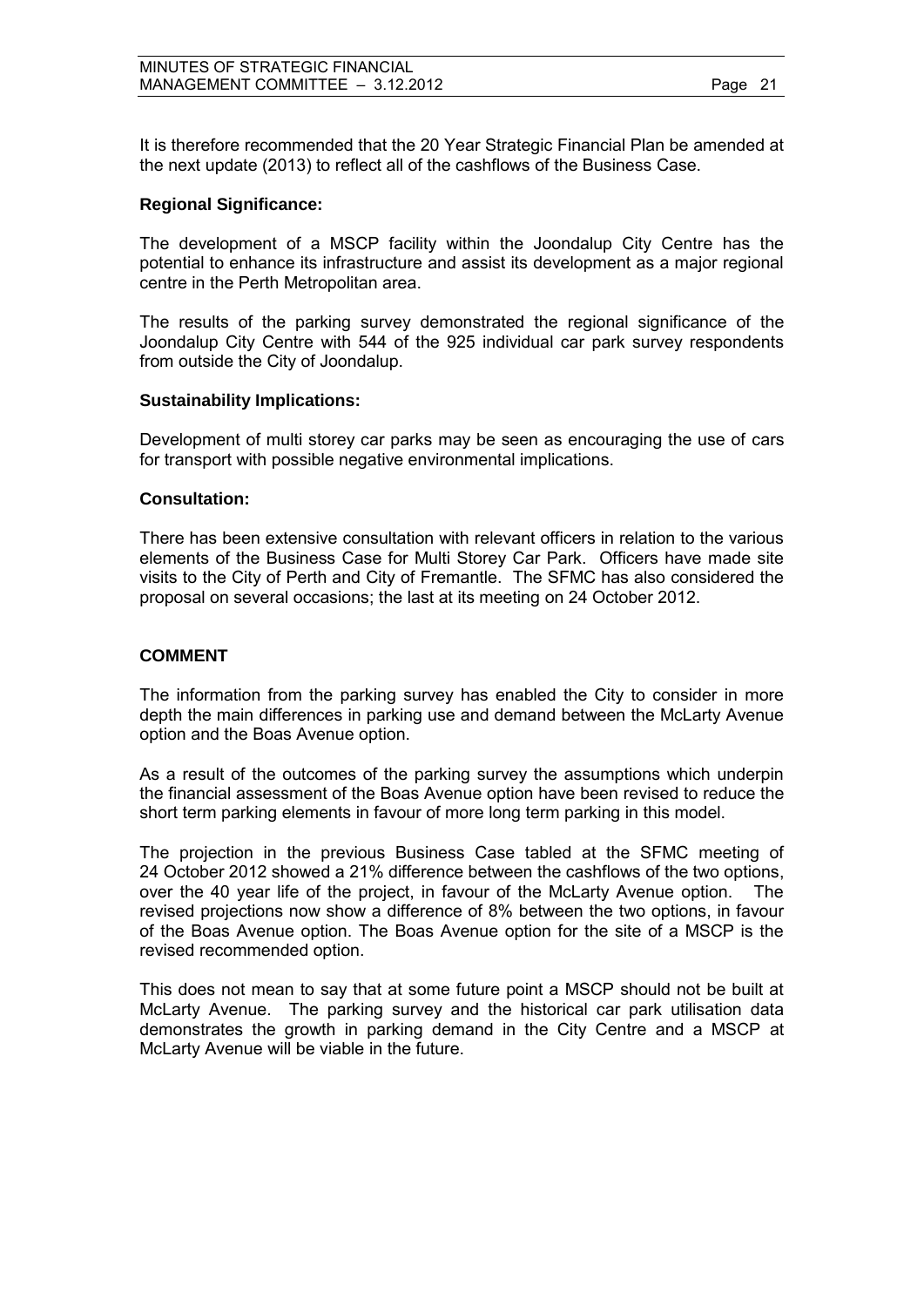## **VOTING REQUIREMENTS**

Simple Majority.

**MOVED Mayor Pickard, SECONDED Cr McLean that Council:** 

- **1 APPROVES the Business Case for a Multi Storey Car Park as at Attachment 1 to this Report;**
- **2 AGREES to proceed to develop a Multi Storey Car Park on the Boas Avenue site;**
- **3 REQUESTS that the Chief Executive Officer develops a project plan, detailed design and specification and a sourcing strategy for the construction of the Multi Storey Car Park on Boas Avenue.**

#### The Motion was Put and **CARRIED** (6/0)

**In favour of the Motion:** Cr Norman, Mayor Pickard, Crs Corr, Fishwick, McLean and Thomas.

*Appendix 1 refers* 

*To access this attachment on electronic document, click h[ere: Attach1agnSFMC031212.pdf](Attach1agnSFMC031212.pdf)*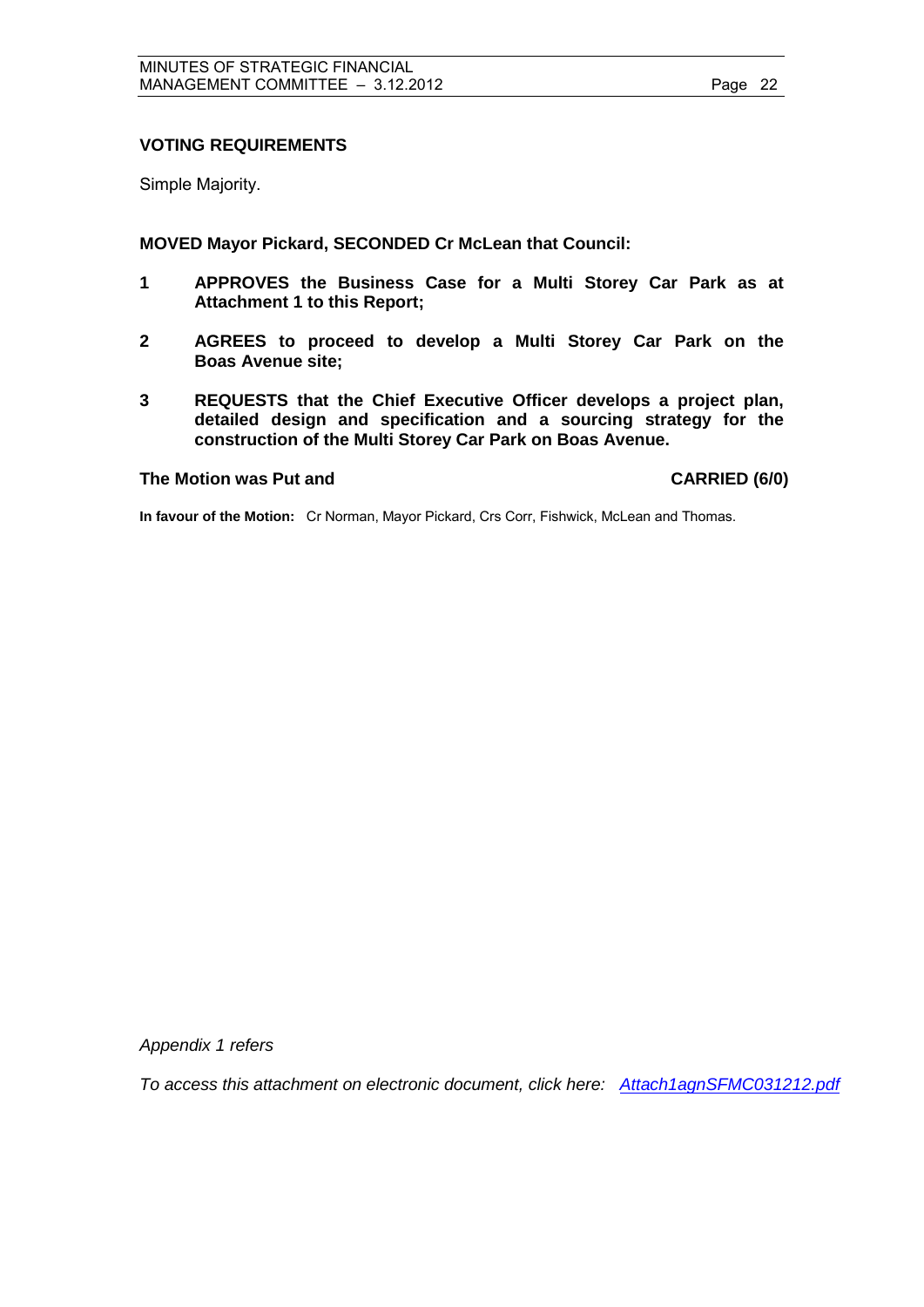<span id="page-22-0"></span>

| <b>ITEM3</b>                           |                              | <b>CONFIDENTIAL - DETAILED REPORT ON THE</b><br>PROPOSED DISPOSAL OF LOT 977<br>(15)<br><b>BURLOS COURT, JOONDALUP</b> |
|----------------------------------------|------------------------------|------------------------------------------------------------------------------------------------------------------------|
| <b>WARD:</b>                           | <b>North</b>                 |                                                                                                                        |
| <b>RESPONSIBLE</b><br><b>DIRECTOR:</b> | <b>Garry Hunt</b>            | Office of the Chief Executive Officer                                                                                  |
| <b>FILE NUMBER:</b>                    | 63627, 101515                |                                                                                                                        |
| <b>ATTACHMENTS:</b>                    | Attachment 1<br>Attachment 2 | Location Plan of Lot 977 (15) Burlos Court,<br>Joondalup<br>Conditionally Approved Subdivision Plan for                |
|                                        | Attachment 3                 | Lot 977 (15) Burlos Court, Joondalup<br>Legal Deed Plan                                                                |
|                                        | (Please Note:                | These attachments are confidential and will<br>appear in the official Minute Book only)                                |

This report is confidential in accordance with Section 5.23(2)(h) of the *Local Government Act 1995* and regulation 4A of the *Local Government (Administration) Regulations 1996,* which also permits the meeting to be closed to the public for business relating to the following:

*the determination by the local government of a price for the sale or purchase of property by the local government and the discussion of such a matter.* 

A full report was provided to Elected Members and Committee Members under separate cover. The report is not for publication.

- $\overline{\phantom{a}}$
- Á

*The Senior Financial Analyst retired from the Room, the time being 5.56pm.*

j **MOVED Mayor Pickard, SECONDED Cr McLean that Council:** 

- j **1 REQUESTS the Chief Executive Officer to commence negotiations with the Department of Housing on the basis:** 
	- $1.1$ **1.1 The City accepts the conditional offer of \$30,000 (exclusive of**  GST) from the Department of Housing for the sale of 684m<sup>2</sup> of **land (the driveway to the Pat Giles Centre) which is subject to the approval of the Minister for Housing;**
	- j **1.2 The City constructs a parking area on existing Lot 976 in line in part with the existing legal agreement between the City and Department of Housing (former State Housing Commission) at an estimated cost of \$25,000;**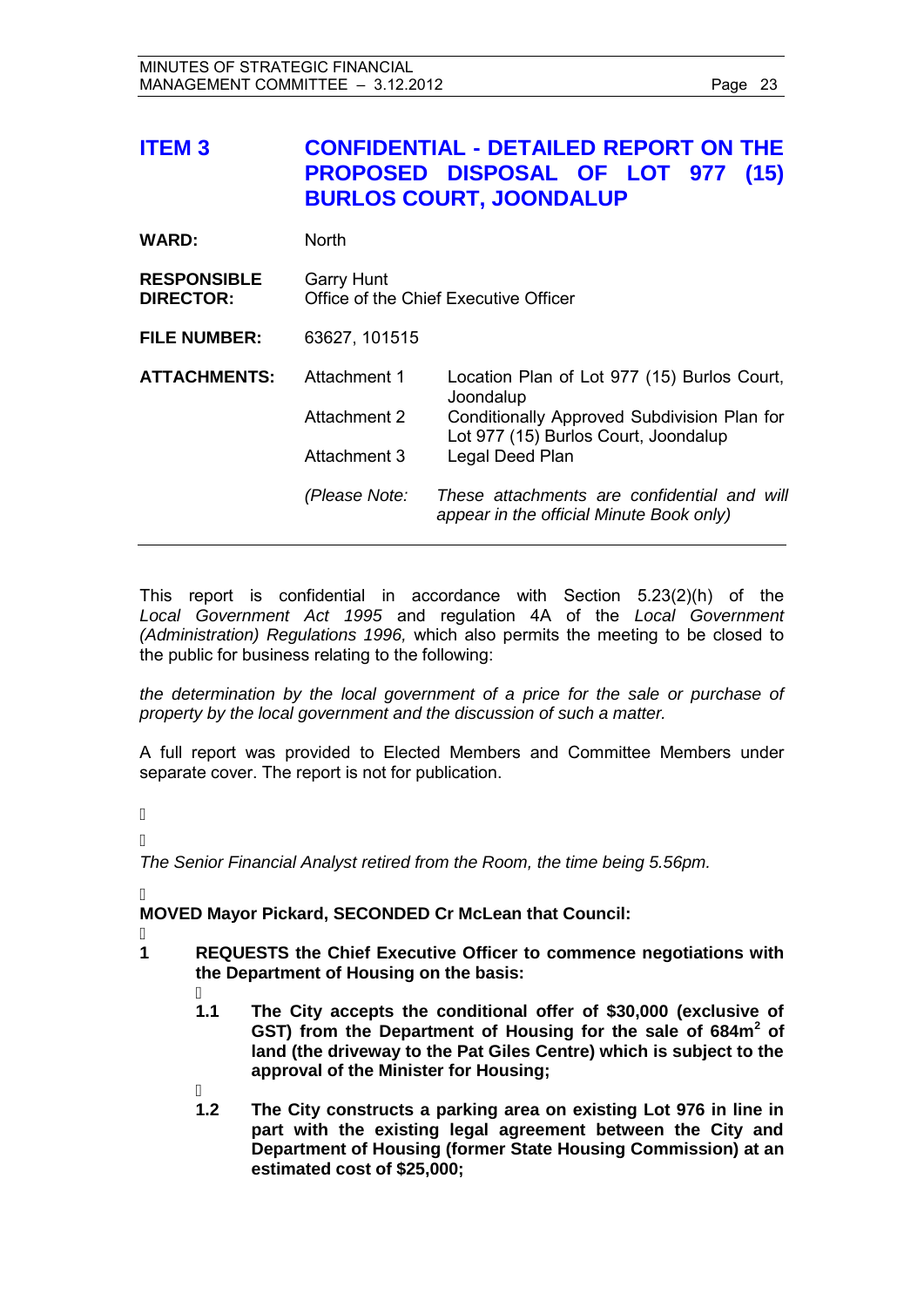- **1.3 The parties to the deed agree to the deed being terminated upon the conclusion of the negotiations for the disposal of the land and that the City will be released from any further obligations under the conditions of the legal deed dated 23 August 1996;**
- **2 ENDORSES the following town planning processes:** 
	- **2.1 Subdivision of Lot 976 and 977 into three new lots:** 
		- **2.1.1 a 25m<sup>2</sup> lot on the northern boundary which is to be amalgamated with the existing public access way running along the northern boundary of Lot 977;**
		- **2.1.2 a 684m<sup>2</sup> portion of Lot 977 (being the driveway) to be amalgamated into Lot 976 (11) Burlos Court, Joondalup;**
		- **2.1.3 the remaining portion of Lot 977 (including the land upon which the existing telecommunications infrastructure is located);**
	- **2.2 Rezone the remaining portion of Lot 977 from "Civic and Cultural" to "Residential R60.";**
	- **2.3 On finalisation of the rezoning, subdivide the remaining portion of Lot 977 into two new lots:** 
		- **2.3.1 a 284m<sup>2</sup> lot to accommodate the existing telecommunications infrastructure;**
		- **2.3.2 a new lot which will be disposed of for the development of Aged Persons' Dwellings;**
- **3 ENDORSES the approach whereby the use of the new lot for Aged Persons' Dwellings is not controlled by restricting the use of the land under** *District Planning Scheme No. 2***, but by restricting the use of the land using a legal mechanism;**
- **4 NOTES that investigations are continuing towards defining the optimum disposal strategy for the disposal of the remainder of Lot 977 and that a further report will be put to the Strategic Financial Management Committee on the proposed disposal strategy.**

**The Motion was Put and CARRIED (5/1)** 

**In favour of the Motion:** Cr Norman, Mayor Pickard, Crs Fishwick, McLean and Thomas. **Against the Motion:** Cr Corr.